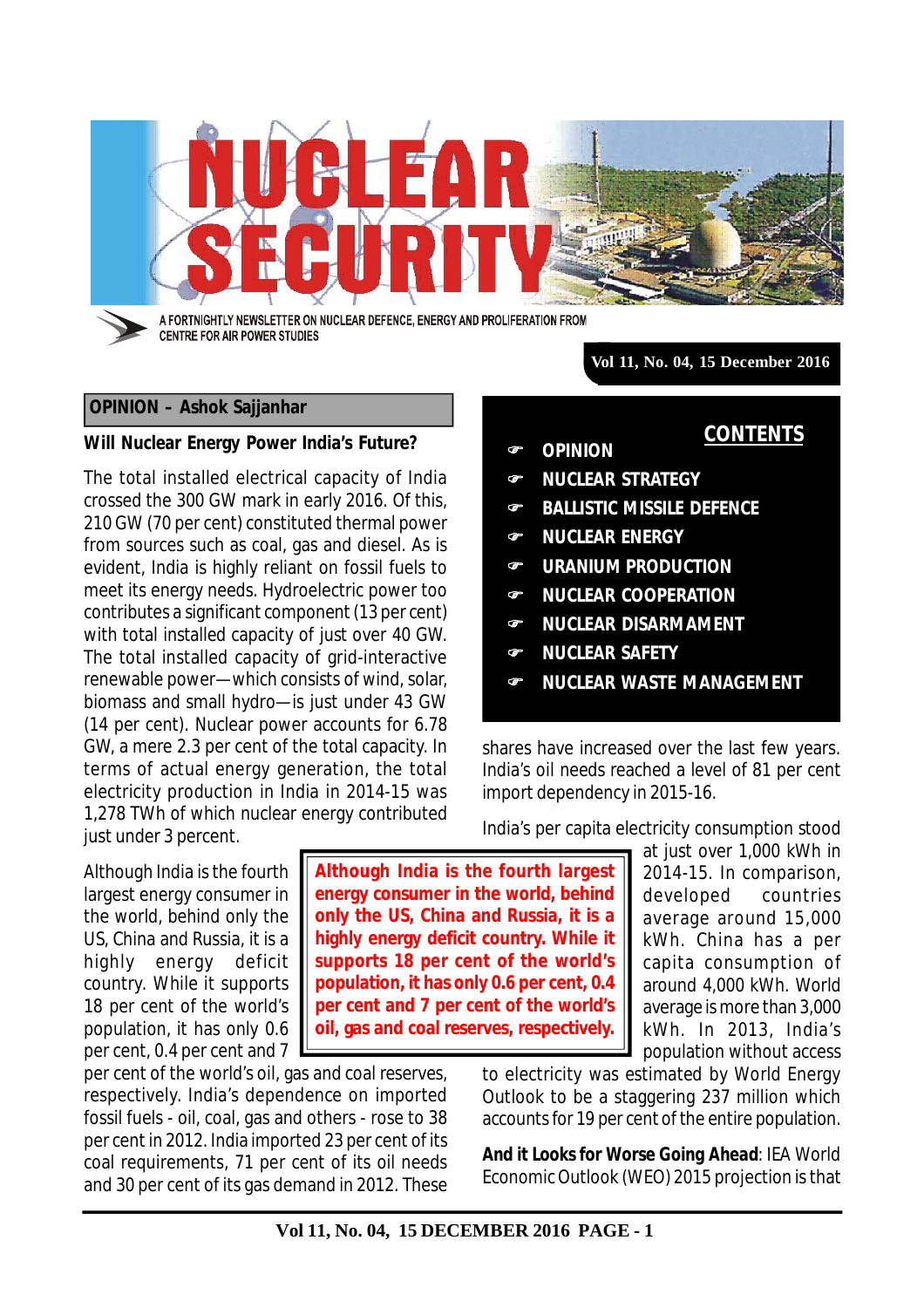India will see the fastest growth in energy demand by 2040 as China effects structural changes to its economy, such as moving towards services. India's

total energy demand will more than double, propelled by an economy that will be more than five times larger in 2040 and a demographic expansion that will make India the world's most populous country. This will happen even after impressive energy efficiency gains—

the overall energy intensity of India's economy is expected to reduce from 0.11 toe per \$1,000 of GDP in 2013 to 0.05 toe per \$1,000 of GDP in 2040. India's energy needs will reach 1,900 Mtoe.

Led by coal, the share of fossil fuels in India's energy mix will rise to 81per cent by 2040 from 72

per cent in 2013. The IEA expects India's oil demand to rise the fastest—by 6.0 million barrels per day to 9.8 mb/d in 2040. It projects that oil production will fall behind demand, pushing oil import dependence above 90 per cent by 2040 although Prime Minister Modi has set a target to bring this down to 67 per cent by 2022.

Over 50 per cent of new generation capacity up to 2040 will come from renewables and nuclear power. Keeping pace with the demand for electricity will require nearly 900 GW of new capacity, the addition of a power system four-fifths the size of that of the United States today. India has the world's fifth largest wind power market and plans to add about 100,000 MW of solar power capacity by 2020. There will be greater reliance on solar and wind power (areas where India has high potential and equally high ambition) to deliver on the pledge to build up a 40 per cent share of non-fossil fuel capacity in the power sector by

**The IEA expects India's oil demand to rise the fastest—by 6.0 million barrels per day to 9.8 mb/d in 2040. It projects that oil production will fall behind demand, pushing oil import dependence above 90 per cent by 2040 although Prime Minister Modi has set a target to bring this down to 67 per cent by 2022.**

**Due to dwindling domestic uranium reserves, nuclear powered electricity generation declined by 12.83 per cent from 2006 to 2008. Since March 2011, large deposits of uranium have been discovered in the Tummalapalle belt in Karnataka. This belt of uranium reserves promises to be one of the top 20 uranium reserves discovery of the world. So far 44,000 tonnes of natural uranium has been discovered in the belt, which is estimated**

**to have three times that amount.**

2030. IEA calculations show that renewables will account for 43 per cent of all power generated in India in 2040. Nuclear energy—with its massive

> potential—can be expected to play a key role in the country's future energy mix.

> *India's Nuclear Industry*: Since independence, India has strongly endorsed nuclear power for civil use. Today India has 22 operating nuclear reactors at six locations across the

country, their combined capacity totaling 6.8 GW. Till 2008, India's civil nuclear strategy had evolved largely without fuel or technological assistance from other countries for more than 30 years. This was the result of India's PNE in 1974 and refusal to sign the NPT because of its discriminatory nature. This led to India's isolation from

> international commerce in nuclear materials and technology. However, scope for civilian nuclear trade increased significantly beginning September 2008 following the NSG unique, India-specific waiver to enable it to trade internationally in nuclear technology, equipment and materials. India was permitted to carry out nuclear commerce with the rest of the world, although

it has not signed the NPT, in recognition of its impeccable non-proliferation record. Following this, India has signed bilateral deals on civilian nuclear energy cooperation with several countries.

India's domestic uranium reserves are small. The country is dependent on uranium imports to fuel its nuclear power industry. Since early 1990s, Russia has been a major supplier of nuclear fuel to India. Due to dwindling domestic uranium reserves, nuclear powered electricity generation declined by 12.83 per cent from 2006 to 2008. Since March 2011, large deposits of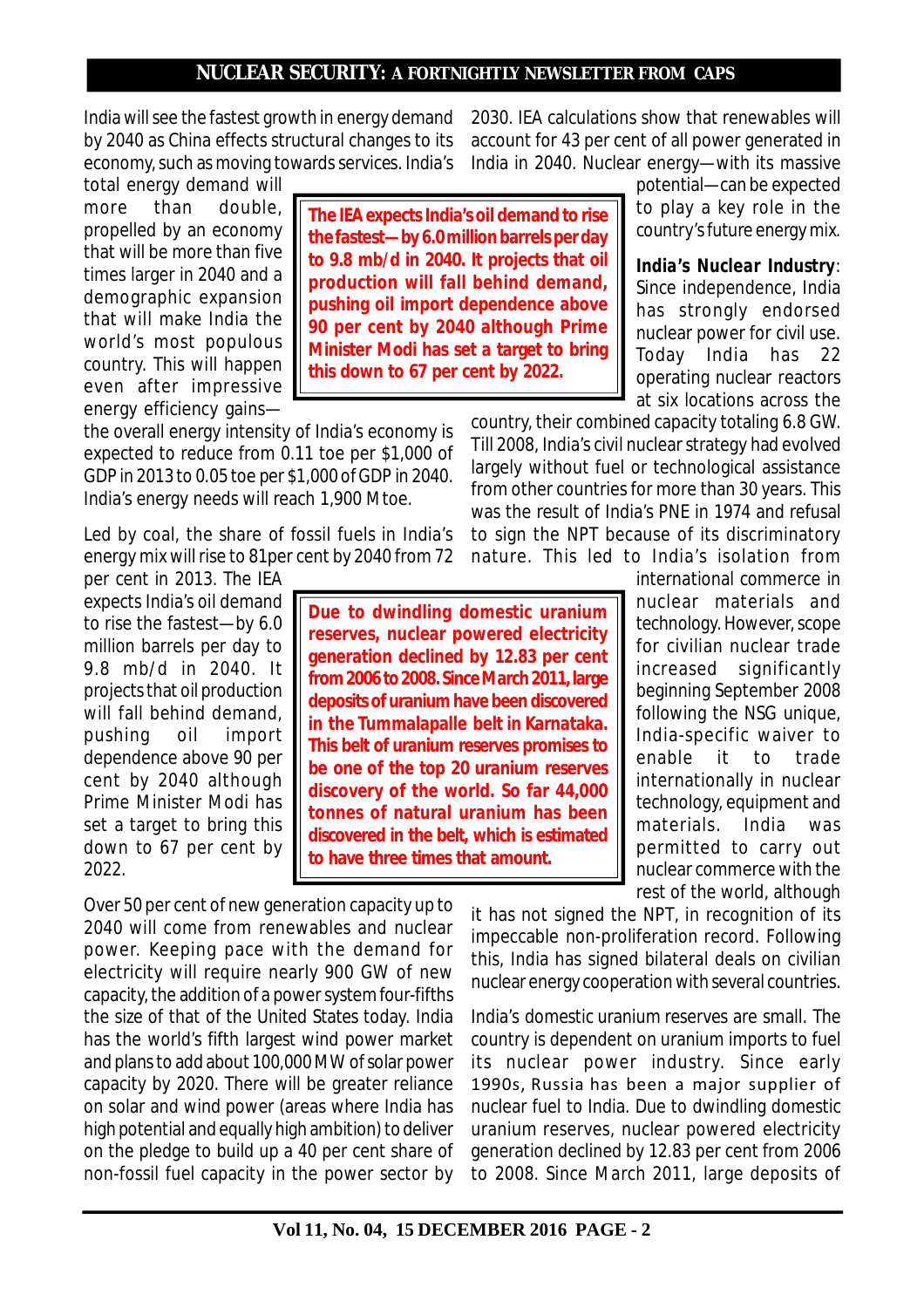uranium have been discovered in the Tummalapalle belt in Karnataka. This belt of uranium reserves promises to be one of the top 20 uranium reserves discovery of the world. So far 44,000 tonnes of natural uranium has been discovered in the belt, which is estimated to have three times that amount.

*Nuclear Agreements with other Nations*: As of 2016, India has signed civil nuclear agreements with Argentina, Australia, Canada, France, Japan, Kazakhstan, Mongolia, Namibia, Russia, South Korea, the UK and the US. The latest country to

enter into a nuclear deal with India is Japan, the only country to have suffered atom bomb attacks. The bilateral Agreement was signed during PM Modi's visit to Japan on 11 November, 2016.

After the NSG waiver, France was the first country to sign an agreement with India on 30 September 2008. Framework agreements were signed in 2010 for setting up two thirdgeneration EPR (Evolutionary

Power Reactor) reactors of 1650 MW each at Jaitapur, Maharashtra by the French company Areva. The deal caters for first set of two of six planned reactors and supply of nuclear fuel for 25 years. Electricite de France (EDF) which took over Areva signed a memorandum of understanding on 26 January 2016 with NPCIL to build six reactors. Some regulatory issues persist as also difficulty in sourcing major components from Japan due to India not being a signatory to the NPT. This position could undergo a significant change after the recent India-Japan nuclear agreement.

India and Kazakhstan signed an intergovernmental agreement for Cooperation in Peaceful Uses of Atomic Energy in April 2011. This envisages a legal framework for supply of fuel, construction and operation of atomic power plants, exploration and joint mining of uranium,

exchange of scientific and research information, reactor safety mechanisms and use of radiation technologies for healthcare. India and Kazakhstan have been collaborating in civil nuclear area since January 2009 when Kazakh nuclear company KazAtomProm signed an MoU with NPCIL for supply of uranium.

The nuclear agreement with USA led to India issuing a Letter of Intent for purchase of 10,000 MW nuclear reactors from USA. However, liability concerns and a few other issues prevented further progress in the matter. India's nuclear liability law

**Risks related to nuclear power generation prompted Indian legislators to enact the 2010 Nuclear Liability Act which stipulates that nuclear suppliers, contractors and operators must bear financial responsibility in case of an accident. The legislation addressed key issues such as nuclear radiation and safety regulations, operational control and maintenance, management of nuclear power plants, compensation in the event of a radiation-leak accident, disaster clean-up costs, operator responsibility and supplier liability.**

gives accident victims the right to seek damages from plant suppliers in the event of a mishap.

It has apparently deterred foreign players like General Electric and Westinghouse Electric, a US-based unit of Toshiba, with companies seeking further clarification on compensation liability for private operators. Risks related to nuclear power generation prompted Indian legislators to enact

the 2010 Nuclear Liability Act which stipulates that nuclear suppliers, contractors and operators must bear financial responsibility in case of an accident. The legislation addressed key issues such as nuclear radiation and safety regulations, operational control and maintenance, management of nuclear power plants, compensation in the event of a radiation-leak accident, disaster clean-up costs, operator responsibility and supplier liability.

An accident like the 2011 Fukushima Daiichi nuclear disaster would have dire economic consequences in heavily populated India as did the 1984 Union Carbide Bhopal tragedy, the world's worst industrial catastrophe. India has taken significant steps over the last few years to address this issue. It has ratified the Convention on Supplementary Compensation for Nuclear Damage and set up an insurance pool of Rs 1,500 crore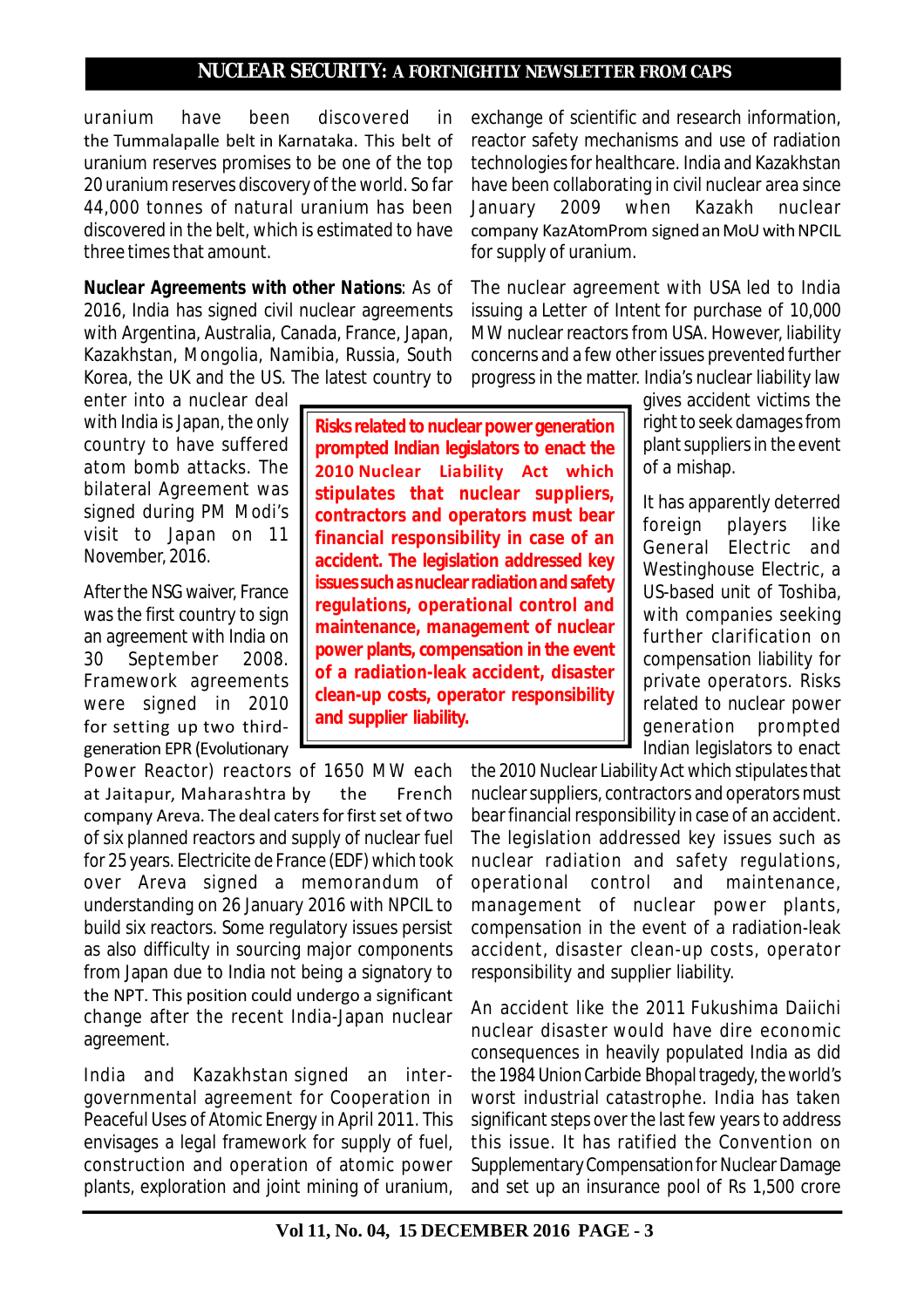(US\$225 million) for liability risks that may arise from the construction and operation of nuclear power plants in the country. It is uncertain, however, if this amount will effectively assuage supplier concerns. For example, after the Bhopal gas calamity, the Indian government claimed US\$3.3 billion in damages. The proposed insurance pool is paltry in comparison.

India and Russia signed an agreement dating back to 1988 to establish nuclear reactors in India. Not much progress was possible in subsequent years due to sudden disintegration of the Soviet Union in 1991 and India's financial difficulties and related international developments. The project was revived during the visit of FM Primakov to India in 1998 when it was decided to construct two VVER (Water-Water Energetic Reactor) 1000 MW reactors at Kudankulam in Tamil Nadu.

Bilateral partnership in nuclear and other areas was further strengthened with the establishment of the Strategic Partnership between the two countries during President Putin's first visit to India in 2000. A 2008 bilateral agreement provided for an additional four, third generation VVER-1200 reactors of capacity 1170 MW each. Russia declared that it

**In addition to establishing more nuclear power reactors, Russia has agreed to transfer the full range of nuclear energy technologies and ensure uninterrupted supply of fuel. Civil nuclear cooperation between India and Russia has been a major element in rejuvenating bilateral partnership in recent years. It heralds a glorious future in the years to come. Nuclear energy sector has the potential to be a strong bridge in partnership between India and Russia.**

shortly. Negotiations on the 5th and 6th units are in progress and are likely to conclude soon.

Agreement was reached at the India-Russia Summit in December, 2014 in New Delhi to identify another site in India for another 6 reactors. This is likely to be in Andhra Pradesh. Final decision is expected soon. So far nuclear plants with Russian support only have been constructed in India. They are successfully generating electricity. The two sides will soon develop a framework for collaboration in the field of radioactive waste management. They will also promote localisation of manufacturing of equipment and fuel assemblies in India. They will expand collaboration in nuclear power plants technical maintenance and repair, modernisation and retraining of personnel. These initiatives can be expected to provide a strong fillip to the ''Make

in India'' initiative of the government. Russia's VVER reactors are among the more advanced Gen III+ designs and provide clean, cheap and reliable energy.

India and Russia are cooperating under a long term agreement to expand civil nuclear collaboration free from any restrictions or curbs on India in future. In addition to establishing more nuclear power

would not impose curbs on export of sensitive technology to India. A new bilateral accord signed in Dec 2009 gave India freedom to proceed with the closed fuel cycle which includes mining, preparation of fuel for use in reactors, and reprocessing of spent fuel.

The first reactor with Russian collaboration, the new 1,000-MW power plant at Kudankulam, started commercial operations in 2014. The second reactor has achieved 85 per cent capacity and is likely to accomplish full capacity by early next year. Concrete pouring for the 3rd and 4th units was done by PM Modi and President Putin during the 17th India-Russia Summit in Goa on 15 October, 2016. Construction is expected to start reactors, Russia has agreed to transfer the full range of nuclear energy technologies and ensure uninterrupted supply of fuel. Civil nuclear cooperation between India and Russia has been a major element in rejuvenating bilateral partnership in recent years. It heralds a glorious future in the years to come. Nuclear energy sector has the potential to be a strong bridge in partnership between India and Russia.

*India's Indigenous Nuclear Plants*: In addition to the two reactors at Kudankulam, Tamil Nadu built with Russian assistance and two others at Tarapur, Maharashtra which were established in 1969 with US/Canadian assistance and are currently operating at 160/100 MW capacity, India currently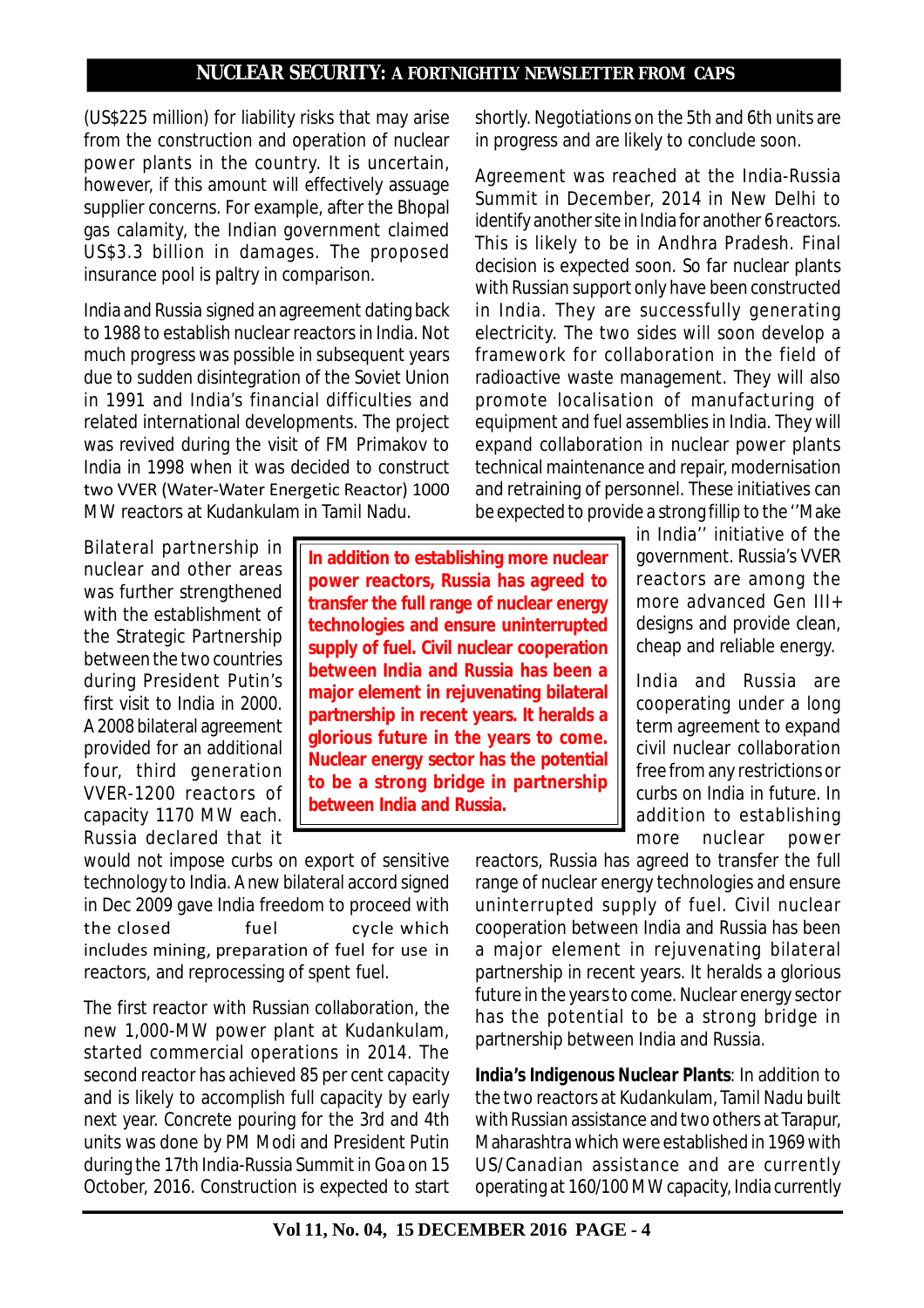has 18 indigenously developed Pressurised Heavy Water Reactors (PHWR) which are located in Maharashtra (2), Rajasthan (6), Tamil Nadu (2),

Karnataka (4), UP (2) and Gujarat (2), with a total capacity of 4.44 GW. Energy generation by these reactors has reached levels of 90 per cent capacity after problems related to availability of uranium fuel were resolved consequent to the NSG waiver in 2008.

**NPCIL supplies electricity at a lower cost per unit compared to any other energy utility in the public or private sector. Given India's status as a major importer of petroleum, natural gas and coal, greater reliance on nuclear energy could be an important way to keep energy costs in check.**

**A prototype reactor that would consume Uranium-Plutonium fuel while irradiating a thorium blanket is currently under construction at Kalpakkam. Thorium reactors would also be safer and not susceptible to production of nuclear weapons. This could be the harbinger of development of a new generation of cleaner, cheaper, safer nuclear power. India could be in a position to make thorium reactors**

The cost of imported fuel for running nuclear reactors is low which is an important reason that nuclear power is cheaper than other fuels such as coal or natural gas. Compared to power plants using fossil fuels, nuclear power has high initial costs. However, fuel cost is a minor expense during the nuclear plant's life, leading to lower lifetime costs for nuclear power compared to either coal or gas.

NPCIL supplies electricity at a lower cost per unit

compared to any other energy utility in the public or private sector. Given India's status as a major importer of petroleum, natural gas and coal, greater reliance on nuclear energy could be an important way to keep energy costs in check.

In recent years, India has accorded greater importance to thorium fuels and fuel cycles because of

large deposits of thorium (518,000 tonnes), a non-fissile material, in the form of monazite in beach sands as compared to modest reserves of low-grade uranium (92,000 tonnes). The long-term goal of India's three-stage nuclear power program is to develop an advanced heavy-water thorium cycle. Thorium has the potential to provide several hundred times the energy with the same mass of fuel as uranium. The fact that thorium can theoretically be utilised in heavy water reactors has tied the development of the two types of reactors. A prototype reactor that would consume Uranium-Plutonium fuel while

> irradiating a thorium blanket is currently under construction at Kalpakkam. Thorium reactors would also be safer and not susceptible to production of nuclear weapons. This could be the harbinger of development of a new generation of cleaner, cheaper, safer nuclear

power. India could be in a position to make thorium reactors operational by 2025.

Even in the best case scenario, share of nuclear energy in India's total electricity mix would still be low. For example, if India's total installed electrical capacity including all sources rises to over 1000 GW as per estimates of the World Energy Outlook, nuclear energy, at 52 GW, would still be just around five percent of the total. With PM Modi setting an ambitious goal of

> tripling nuclear power over the next decade, India's nuclear-power sector is in the best shape it has ever been to deliver that target. India is on course to double i t s n u c l e a r power generation capacity to more than 10,000 MW over the next five years.

> *Nuclear Surge only Way to Go?* India's energy demands are expected to rise rapidly in the coming years. Energy

is required to fuel the rapid economic growth and expansion to confront the scourge of poverty that afflicts more than 150 million people in the country, provide energy to the more than 200 million population who still don't have access to commercial electricity, and raise the per capita level of energy consumption from the current low level of 1,000 kWh to more acceptable levels closer to the world average of 3,000 kWh.

**operational by 2025.**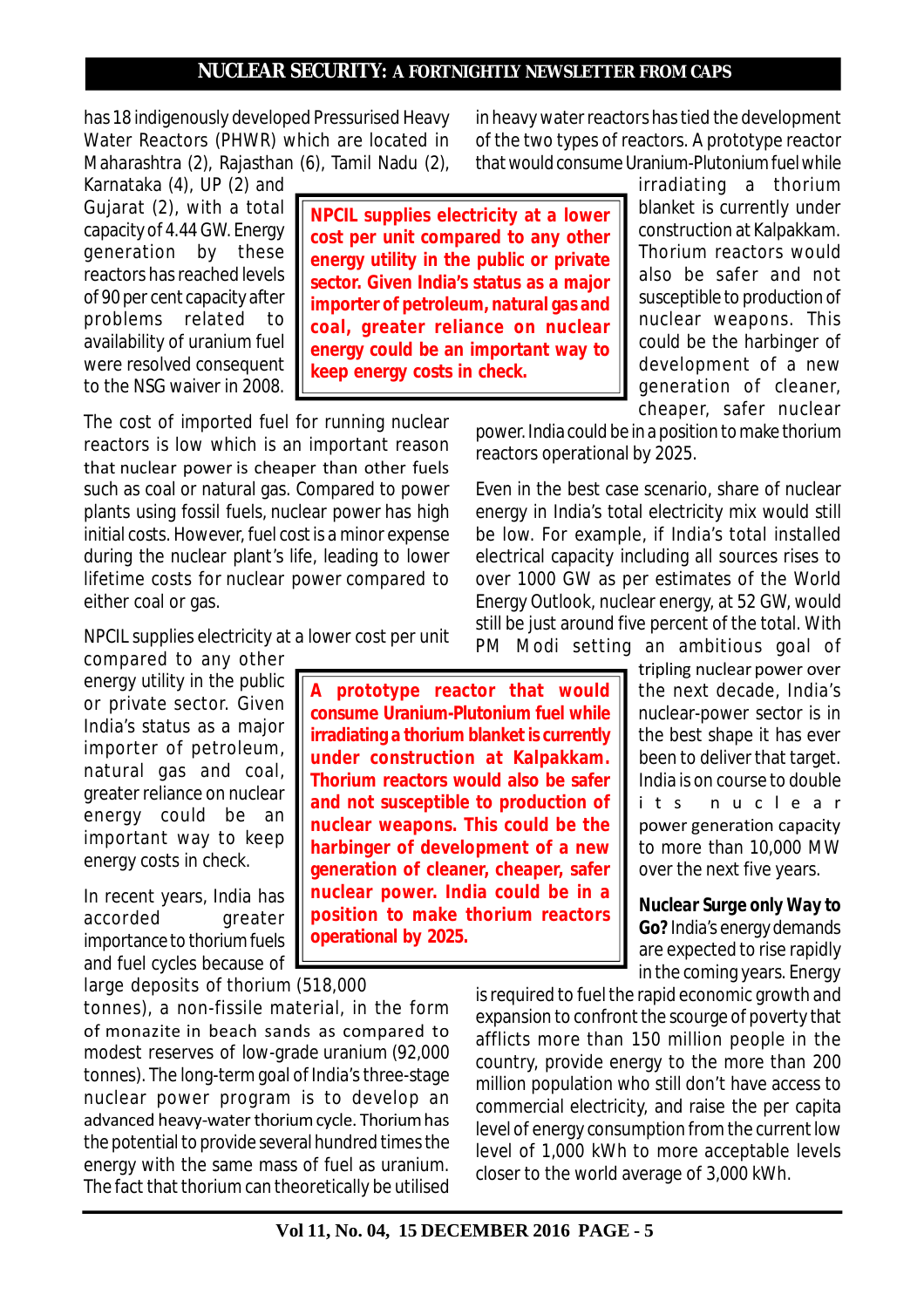Currently India is highly dependent on fossil fuels like oil, gas, coal, much of which are imported. In addition to the unacceptably high quantum of

outgo of foreign exchange, fossil fuels are highly polluting and have a huge detrimental impact on the environment. Business as usual is hence not possible. It is imperative for India to move to more environment friendly forms of energy which also don't necessitate the outflow of large amounts of scarce foreign exchange resources. Renewables particularly solar and wind

whose production costs have fallen significantly in recent times would be an important component of this energy mix. Nuclear energy would also be an indispensable element of the future energy generation programme.

Two aspects in this regard will need to be taken

note of. Firstly to launch a concerted reach-out to those who continue to be wary and apprehensive of the safety and security of nuclear reactors and materials. It has been proven beyond all reasonable doubt that with all recent technological changes, nuclear power is as safe, if not safer than

power generation through fossil fuels. There is also considerable anxiety about the manner of disposing nuclear waste and the period for which it will continue to be radio-active. Reassurance on this score by scientists, experts and those in the know of intricate issues involved should be proactively communicated to common citizens. It is pertinent to remember that notwithstanding the 2011 Fukushima disaster, Germany is the only country in the world that has turned its back on nuclear power and that also mostly for political reasons and not on scientific or technological considerations.

Currently there are more than 60 reactors being constructed in 15 countries all over the world. Out

**It is imperative for India to move to more environment friendly forms of energy which also don't necessitate the outflow of large amounts of scarce foreign exchange resources. Renewables particularly solar and wind whose production costs have fallen significantly in recent times would be an important component of this energy mix. Nuclear energy would also be an indispensable element of the future energy generation programme.**

**As per plans declared by the government, India intends to draw 25 per cent of its electrical energy from nuclear sources by 2050. This includes 20 GW by 2020 and 63 GW by 2032. It is doubtful whether these targets will be met. The government has already revised the targets to declare that India will produce 14.6 GW by 2021 and**

**27.5 GW by 2032.**

of these only five are in India. As per plans declared by the government, India intends to draw 25 per cent of its electrical energy from nuclear sources by 2050. This includes 20 GW by 2020 and 63 GW by 2032. It is doubtful whether these targets will be met. The government has already revised the targets to declare that India will produce 14.6 GW by 2021

and 27.5 GW by 2032.

Even with the rapid increase in renewable and nuclear power generation, fossil fuels will continue to be the mainstay of the Indian power scene for the foreseeable future. It is however imperative that nuclear energy which is

> competitive, safe, reliable and clean continues to be an increasingly important source to power the growth and development of the country.

> *Source: The author is a former Ambassador of India to Kazakhstan, Sweden and Latvia. He is currently President, Institute of Global Studies. http://*

*swarajyamag.com/, 12 December 2016.*

 **OPINION – Prateek Joshi**

### **Are Nuclear Weapons Pushing India and Pakistan towards War?**

The nuclear doctrines of India and Pakistan have more or less clearly defined contours, especially in the event of an Indo-Pak conflict. The twin pillars of "No First Use" and "Credible Minimum Deterrence" define India's policy. Pakistan's nuclear doctrine is still not officially declared,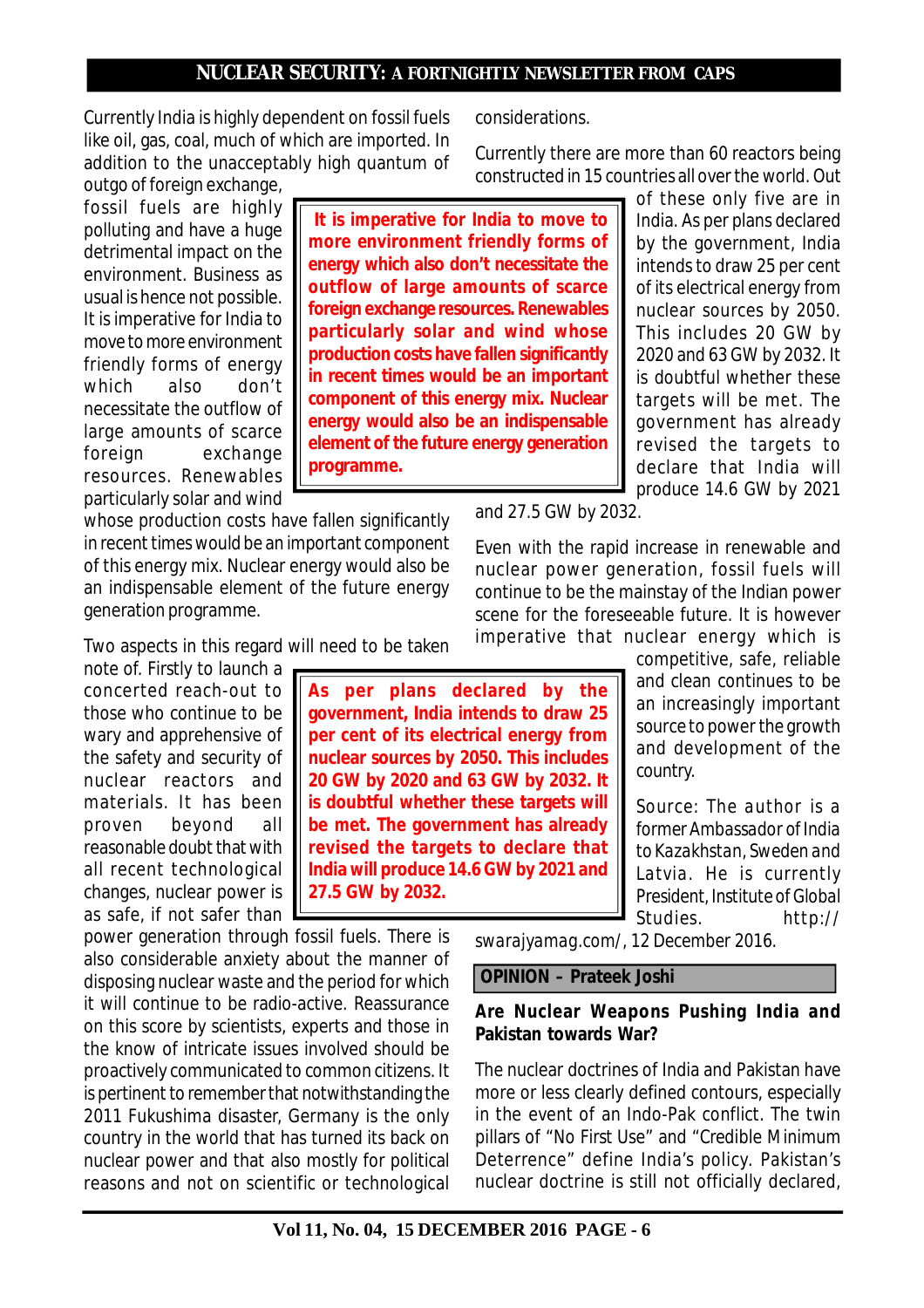though the missiles, named after medieval invaders who plundered the Indian subcontinent, leave no doubt that India is their destination. As bilateral relations continue to experience a

downward spiral, both nations are looking for new strategies to inflict maximum punishment on each other, further stretching the limits of their nuclear umbrellas.

With Pakistan going nuclear, India's superiority in conventional strength got blunted and the more balanced equation gave further impetus to protracted sub-

conventional warfare with India. The emergence of a wide spectral vacuum allowed Pakistan to escalate tensions, yet discouraged New Delhi to engage conventionally. Only a year after its nuclear tests in 1998, Pakistan launched a limited war in Kargil. Although India responded firmly and recaptured the intruded positions, the Kargil misadventure also prompted Pakistan to develop a successful deterrence strategy which would later thwart New Delhi's ability to engage with a nuclear Pakistan following the 2001 Parliament Attack and the 2008 Mumbai attacks.

Pakistan's addition of tactical nuclear weapons or the Hatf-IX Short Range Ballistic Missiles, equipped with low yield nuclear warheads, to its arsenal has lowered the threshold, as not only they miniaturize the theatre of conflict but also point toward a shift from centralized to delegated command and

control (an authorization to junior officers). According to leading Indian military strategist Brigadier (Ret.) Kanwal, Pakistan is developing "nuclear weapons designed for battlefield use." The Pakistani army claims that it is willing to use these weapons against the Indian army if it crosses into the Pakistani territory, which shows its resolve to deter the Indian army from even planning any move on these lines.

**Only a year after its nuclear tests in 1998, Pakistan launched a limited war in Kargil. Although India responded firmly and recaptured the intruded positions, the Kargil misadventure also prompted Pakistan to develop a successful deterrence strategy which would later thwart New Delhi's ability to engage with a nuclear Pakistan following the 2001 Parliament Attack and the 2008 Mumbai attacks.**

*Adjustments Under the Modi Government*: India's ineffectiveness in pressurizing Pakistan after 2008 Mumbai attacks and the series of border skirmishes in 2013 fueled anger among

> Indian citizens. Pakistan loomed large during the 2014 general elections with the then-opposition BJP accusing the ruling UPAled government of failing to contain Pakistan. As promised, the Modi-led government began developing new policies to engage with Pakistan after initial peace overtures failed. Halfway through the present government's tenure, the intensity and

magnitude of asymmetric warfare against India has only grown. Notable was the attack on the Indian Air Force base at Pathankot merely a few days after PM Modi paid a surprise visit to his Pakistani counterpart in Lahore.

After Pathankot, the escalation has only grown in Kashmir Valley with a steep rise in attacks against troops stationed in Jammu and Kashmir. When the Indian army launched "surgical strikes" across the LoC in response to an attack on its army base along the LoC, the move was hailed as a doctrinal shift

> aimed at curbing crossborder terrorist attacks. This was followed by a statement from India's Defense Minister, who called for an overhaul of the nation's nuclear doctrine to redefine it on more subtle lines as a means of strengthening deterrence. According to the defense minister, India's policy of "No First Use" had

**Pakistan is developing "nuclear weapons designed for battlefield use." The Pakistani army claims that it is willing to use these weapons against the Indian army if it crosses into the Pakistani territory, which shows its resolve to deter the Indian army from even planning any move on these lines.**

outlived its utility.

Pakistan has adapted to New Delhi's policy in innovative ways, chasing an Indian submarine out of Pakistan's territorial waters and shooting down an Indian drone which had reportedly crossed the LoC. Ceasefire violations after the surgical strikes have reached up to three hundred incidents. Surgical strikes seem to have had no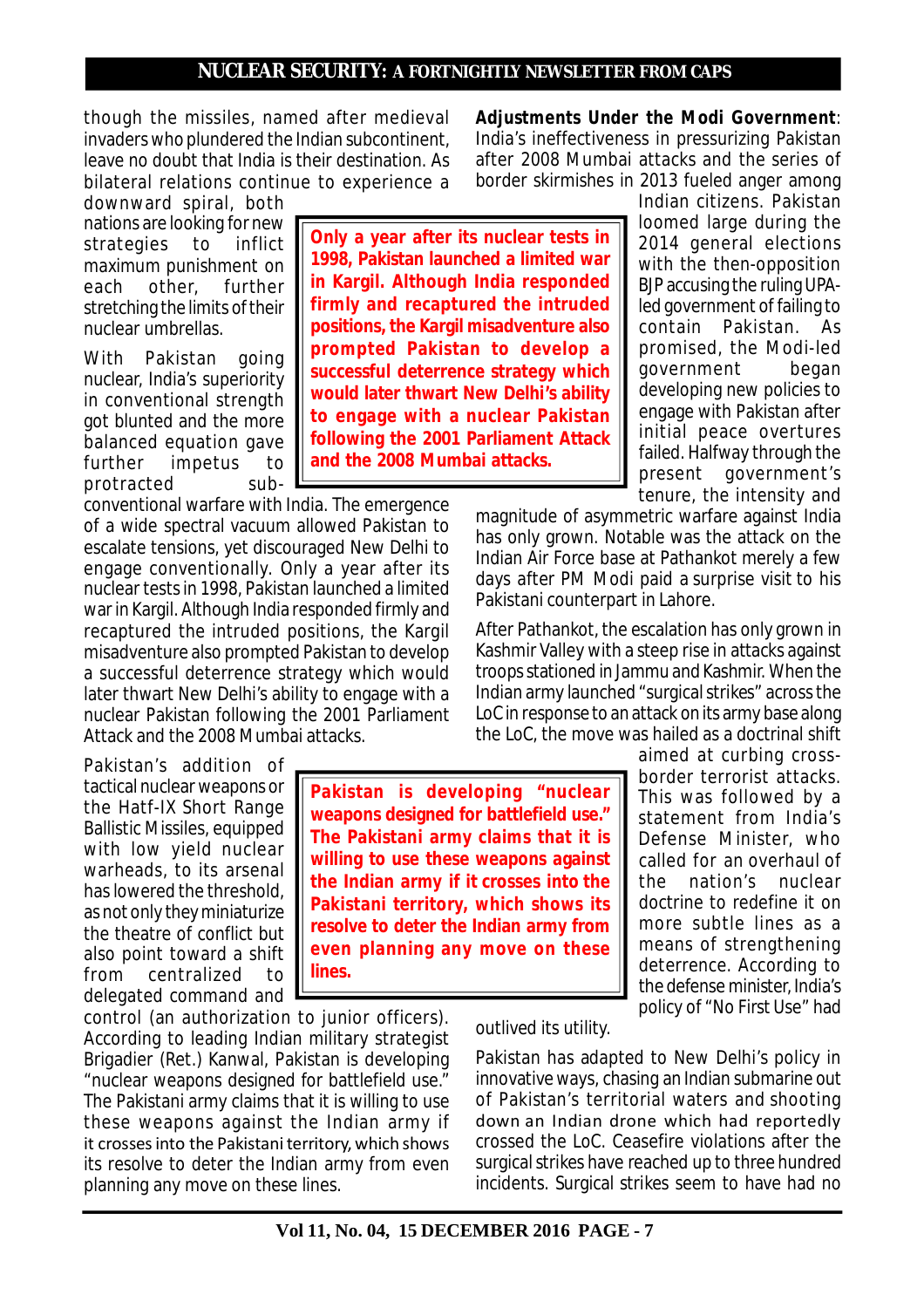impact on Pakistan's policy towards India. More alarmingly, the attacks on Indian troops have taken a gruesome form. The Indian Army blames

the mutilation of dead soldiers' bodies on the Border Action Team (BAT) Commandos of the Pakistan Army. Further, the recent appointment of Pakistan's new army chief – someone with extensive experience on Line of Control postings – is not a coincidence. ...

*Source: http:// nationalinterest.org/, 08 December 2016.*

 **OPINION – Hua Han**

#### **China and Disarmament: Three Questions Going Forward**

Amid today's possible transformation from a UScentric global order to a multilateral one—

...nuclear disarmament is once again featuring high among the topics discussed by strategists, scientists, and policy makers. Kulacki calls on China to take a more active role in global efforts to abolish nuclear weapons, and this is a reasonable expectation. China, with its growing

power and influence, is obligated to take more responsibility over global governance in general and nuclear disarmament in particular. Indeed, under Jinping, China has demonstrated aspirations greater than those of "just another national power asserting its own interests," to borrow Kulacki's phrase. China now seeks to become a great power that –through its own approach – offers public goods and seeks

**China – along with Britain, France, and others—occupies a middle ground. On one side of them are the two nuclear superpowers – the US and Russia (or, in earlier days, the Soviet Union). On the other side are the non-nuclear states, which represent a great majority of nations. This configuration has not significantly changed even though the bipolar world collapsed 25 years ago and China emerged as the world's second-largest economy around 2009. China's clout in the nuclear order remains modest compared to the country's importance in the Asian financial system and the global economic order. China has no "revisionist" intentions and will not seek nuclear superpower status in the foreseeable future.**

nuclear order must be based on an understanding of how the global nuclear order has evolved and what forces have shaped it. In this order, which was

established in the 1950s, China – along with Britain, France, and others occupies a middle ground. On one side of them are the two nuclear superpowers – the US and Russia (or, in earlier days, the Soviet Union). On the other side are the non-nuclear states, which represent a great majority of nations. This configuration has not significantly changed even though the bipolar world collapsed 25 years ago and China emerged as the world's second-largest economy around 2009. China's clout in the nuclear order remains modest compared to the country's importance in the Asian financial system and the global economic order. China has n o final previsionist" intentions and

will not seek nuclear superpower status in the foreseeable future.

*Security, Uncertainty, Capacity***:** How vigorously China pursues its existing disarmament commitments,

**Washington's forward deployment of missile defense and precise strike capabilities along the Chinese maritime frontier leads Beijing to view any drastic disarmament initiative with caution. Though Beijing is well aware of the desire of many non-nuclear weapon states to eliminate nuclear weapons, and is supportive of their efforts, disarmament initiatives must take into consideration the overarching security environment.**

and whether it takes a leadership role in disarmament, depend on how Beijing answers the following questions. First, considering the huge gap between China and the US in conventional defense capabilities, can China protect its security interests *without* maintaining its relatively small nuclear deterrent? Washington's<br>forward deployment deployment of missile defense and precise strike capabilities along the Chinese maritime frontier leads Beijing to view any drastic

out common interests with other countries.

But any discussion of China's role in the emerging

disarmament initiative with caution. Though Beijing is well aware of the desire of many non-nuclear weapon states to eliminate nuclear weapons, and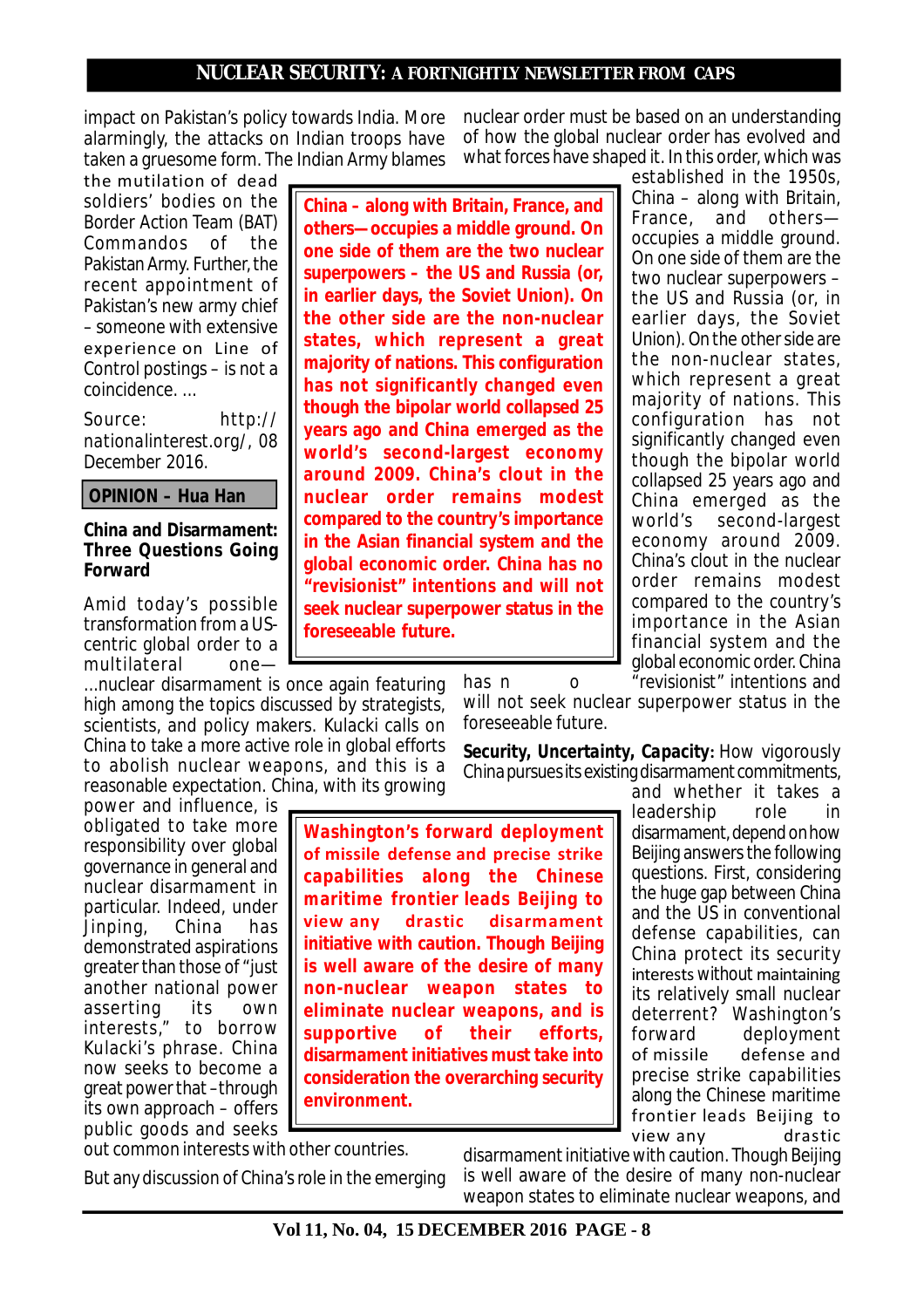is supportive of their efforts, disarmament initiatives must take into consideration the overarching security environment. China's interests are best served by a pragmatic approach to disarmament, and this accounts for China's abstention in October's UN vote on a nuclear weapon ban treaty. (All other officially recognized nuclear weapon states voted against negotiating a ban treaty.)

The second question is whether China is ready for

nuclear reductions amid the uncertainty in the existing nuclear order. After Obama's eight years of largely unfruitful disarmament discourse, we are now entering new territory. People in the US and around the globe are wondering about the nuclear posture that the US will display under President Trump – wondering if Trump might "press the button" and whether he can be trusted with thousands of nuclear warheads....

The final question is whether China currently has the capacity to play a

leading role in the global disarmament arena. China is still undergoing a momentous social and economic transformation. The government's top priorities remain economic development and social stability. China's recent behavior abroad has been described as assertive, but Beijing's foreign policy hasn't completely moved away from the low-profile approach known in Chinese

**The termination of any one of these programs on its own would have been lamentable, but Moscow's wholesale withdrawal from nuclear cooperation is alarming. The plutonium disposition agreement had been an important step, underscoring each country's commitment to removing 34 metric tons of plutonium from weapons program stockpiles and disposing of it in a mutually acceptable and verifiable manner.**

as *tao guang yang hui*. China's diplomatic capability in general and its nuclear diplomacy in particular are still underdeveloped. Under such circumstances, China has a limited ability to influence the evolution of the nuclear order, create norms, and set the agenda in multilateral institutions. Nonetheless, Beijing is on a trajectory toward playing a more active role in the nuclear order. In years to come, as China

**China's recent behavior abroad has been described as assertive, but Beijing's foreign policy hasn't completely moved away from the lowprofile approach known in Chinese as** *tao guang yang hui***. China's diplomatic capability in general and its nuclear diplomacy in particular are still underdeveloped. Under such circumstances, China has a limited ability to influence the evolution of the nuclear order, create norms, and set the agenda in multilateral institutions.**

develops a larger community of nuclear policy experts and enhances its diplomatic skills, that trend should only continue.

*S o u r c e : h t t p : / / t h e b u l l e t i n . o r g / , 0 8 December 2016.*

 **OPINION – Siegfried S. Hecker**

#### **US-Russia Rift Threatens Science Ties that Keep US Safe**

Amid increasing tensions between Washington and

Moscow over Syria, Ukraine, cyber hacking, and military maneuvers in the Baltics, the Kremlin's systematic termination of nuclear cooperation with the US has gone relatively unnoticed. Both countries embraced such cooperation as a shared global responsibility after the end of the Cold War. A return to nuclear confrontation now sets the clock back, putting both countries at enormous risk and endangering global stability. This fall, Moscow suspended the US-Russian agreement on the disposition of excess weapons plutonium,

terminated an agreement on converting research reactors from highly enriched to low-enriched uranium, and ended a 2013 agreement to cooperate on nuclear- and energy-related scientific research and development. These actions followed Moscow's termination of most initiatives under the Nunn-Lugar Cooperative Threat Reduction Program, including cooperation on nuclear materials security,

which ended in December 2014. And earlier 2016, Russian President Putin chose not to have his country participate in the last of the NSS organized by US President Obama.

The termination of any one of these programs on its own would have been lamentable, but Moscow's wholesale withdrawal from nuclear cooperation is alarming. The plutonium disposition agreement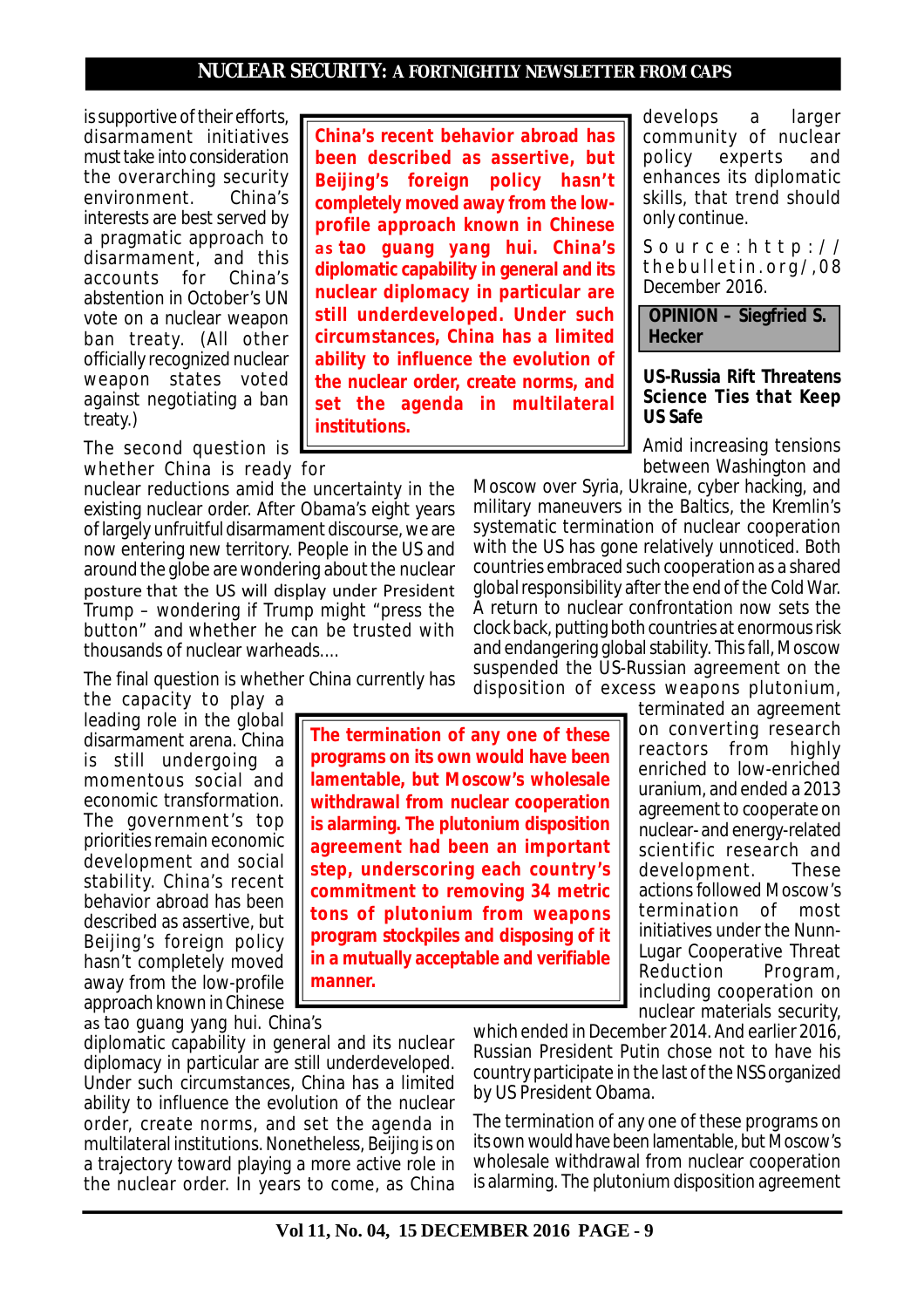had been an important step, underscoring each country's commitment to removing 34 metric tons of plutonium from weapons program stockpiles and disposing of it in a mutually acceptable and

verifiable manner. Putin's suspension of the agreement-though triggered by Washington's announcement that it would take a different approach to disposing of its own excess plutonium appears politically motivated, as suggested by the onerous conditions he specified would have to be met in order to resume the deal. The suspension will have little practical effect, since both sides will likely<br>proceed with their proceed

preferred options for disposing of excess plutonium, as neither needs it for its nuclear arsenal. Nevertheless, Moscow and Washington have lost an opportunity to demonstrate progress

toward verifiable disarmament to the rest of the world.

The termination of the program to convert Russian research reactors is unfortunate, but it was something that neither Russia's technical nor political communities regarded as a high priority. What is more important is that the US and Russia are continuing to cooperate to facilitate such conversion in Russian-origin reactors in third countries, which contain the most vulnerable material.

**Washington's forward deployment of missile defense and precise strike capabilities along the Chinese maritime frontier leads Beijing to view any drastic disarmament initiative with caution. Though Beijing is well aware of the desire of many non-nuclear weapon states to eliminate nuclear weapons, and is supportive of their efforts, disarmament initiatives must take into consideration the overarching security environment.**

post-Cold War period, particularly between scientists from the Russian and American nuclear weapons laboratories. It produced innumerable benefits in specific disciplines for scientific

> communities in both countries. It was that scientific cooperation in the early 1990s that helped to reintegrate Russian nuclear scientists into the international scientific community, and laid the foundation for expanded nuclear security cooperation between Russia and the West.

What is most worrisome is Moscow's stated reason for ending nuclear cooperation: Putin blames Washington's hostile actions toward

the alliance after 2000, repealing the Magnitsky Act, which imposes visa bans and financial sanctions on certain Russian officials, and making reparations for economic sanctions imposed on Russia since

Russia's recent steps are tearing apart the fabric of US-Russian nuclear cooperation, which took decades to develop. The bilateral effort that began 25 years ago as the Soviet Union disintegrated was extraordinary in that it served well both Russia and

Russia. He insists that Washington will have to undo egregious actions inflicted upon Russia over the past two decades, for example by curbing the NATO military presence in countries that joined

2014.

**Russia's recent steps are tearing apart the fabric of US-Russian nuclear cooperation, which took decades to develop. The bilateral effort that began 25 years ago as the Soviet Union disintegrated was extraordinary in that it served well both Russia and the US, along with an anxious world. Never before had a country with tens of thousands of nuclear weapons, over one million kilograms of fissile materials that could fuel bombs, hundreds of thousands of nuclear workers, and a huge nuclear complex been thrust into political and economic chaos.**

Suspending the scientific research agreement is unfortunate and unwise. Such cooperation is not a favor that Moscow does for Washington, but rather a necessity for its own scientists to stay internationally connected. US-Russia cooperation on fundamental science existed even during the Soviet days. It flourished during the immediate the US, along with an anxious world. Never before had a country with tens of thousands of nuclear weapons, over one million kilograms of fissile materials that could fuel bombs, hundreds of thousands of nuclear workers, and a huge nuclear complex been thrust into political and economic chaos. In Washington and other capitals around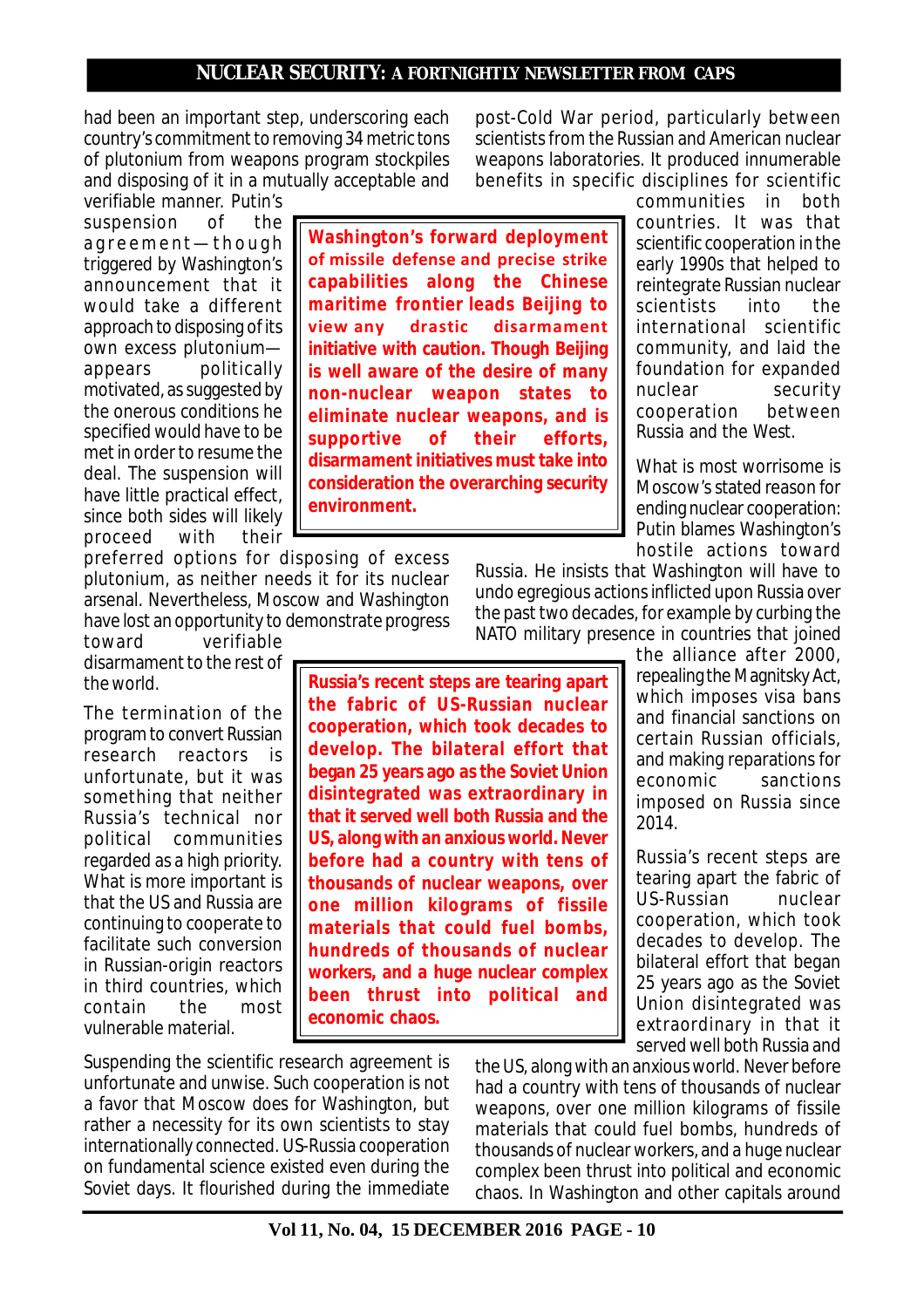the world, the nuclear dangers took an unexpected turn, with nations feeling threatened not by the enormous nuclear arsenal in the hands of the Soviet government, but rather by the prospect that the huge former Soviet nuclear assets—weapons, materials, and experts—would no longer remain in the government's control but could slip into the hands of others waiting to create havoc in the world.

V isionary leadership in both countries—by dedicated professionals in government, nongovernmental organizations, and academia fostered 25 years of nuclear cooperation. In retrospect, in spite of the current retrenchment, cooperation served Washington well because it helped avoid a nuclear catastrophe of unknown proportions. Cooperation also enabled the rapid implementation of a series of nuclear weapons treaties, which over 30 years resulted in a nearly 80 percent reduction in each country's nuclear arsenal. It brought long-needed relief from Cold-

War tensions and fears of annihilation.

Cooperation served Moscow as well. Most important, it allowed Russia to safely reduce its nuclear arsenal, which involved the difficult tasks of transporting record numbers of nuclear weapons, disassembling them, and storing the

fissile materials safely and securely. Bilateral cooperation greatly enhanced security in Russia's nuclear complex and its military sites, allowing them to be upgraded to meet the new, challenging security environment resulting from the dissolution of the Soviet Union. Cooperation between Russian nuclear scientists and engineers and their American counterparts facilitated successful resolution of many of the most sensitive nuclear security challenges and helped to prevent a brain drain, that is, the leakage of technical expertise outside the Russian nuclear complex.

Although a decade of high oil prices enabled temporary prosperity, Russia has not been able to make the transition to a democratic and economically competitive state in the new global

**Cooperation between Russian nuclear scientists and engineers and their American counterparts facilitated successful resolution of many of the most sensitive nuclear security challenges and helped to prevent a brain drain, that is, the leakage of technical expertise outside the Russian nuclear complex.**

environment. Today, Putin's Russia blames the West, particularly the US, for the country's economic hardships and for fomenting instability in Russia and along its periphery, as well as in other troubled spots around the globe.

Against this backdrop of distrust, Putin has rebuilt Russia's military, which decayed dramatically in the 1990s, and which is now flexing its muscle in Syria. Though Putin signed the bilateral Treaty of Moscow in 2002, and was PM when Russia signed the New START in 2010, both of which reduced the country's nuclear stockpile, he has steadily increased the role of nuclear weapons in Russia's security. Addressing Russian nuclear weapons developers in Sarov in 2012, he said, "we should not tempt anyone by allowing ourselves to be weak. … It is for this reason that we will under no circumstances surrender our strategic deterrent capability, and indeed, will in fact strengthen it." Putin has continued to strengthen Russia's nuclear arsenal by developing and introducing new types

of strategic and tactical nuclear weapons.

Some of Putin's vitriol against Washington undoubtedly results from his belief that the US is trying to impose its will on the world, and also sow domestic unrest in Russia against his government. Some surely stems from having a very different

strategic vision of the world than that promoted by Washington since the end of World War II. Putin's strong anti-American rhetoric apparently resonates with the Russian public, or at least strengthens his domestic support.

To be sure, US president-elect Trump and Putin speak collegially of each other, potentially opening a window of opportunity to resume US-Russian cooperation. There would be no better place to start than with nuclear cooperation, because the strong anti-American public sentiment in Russia has spilled over into the nuclear realm, one in which there is no room for error. Terminating bilateral cooperation on preventing the spread of nuclear weapons to either other governments or terrorist groups will hurt both countries. A retrenchment that isolates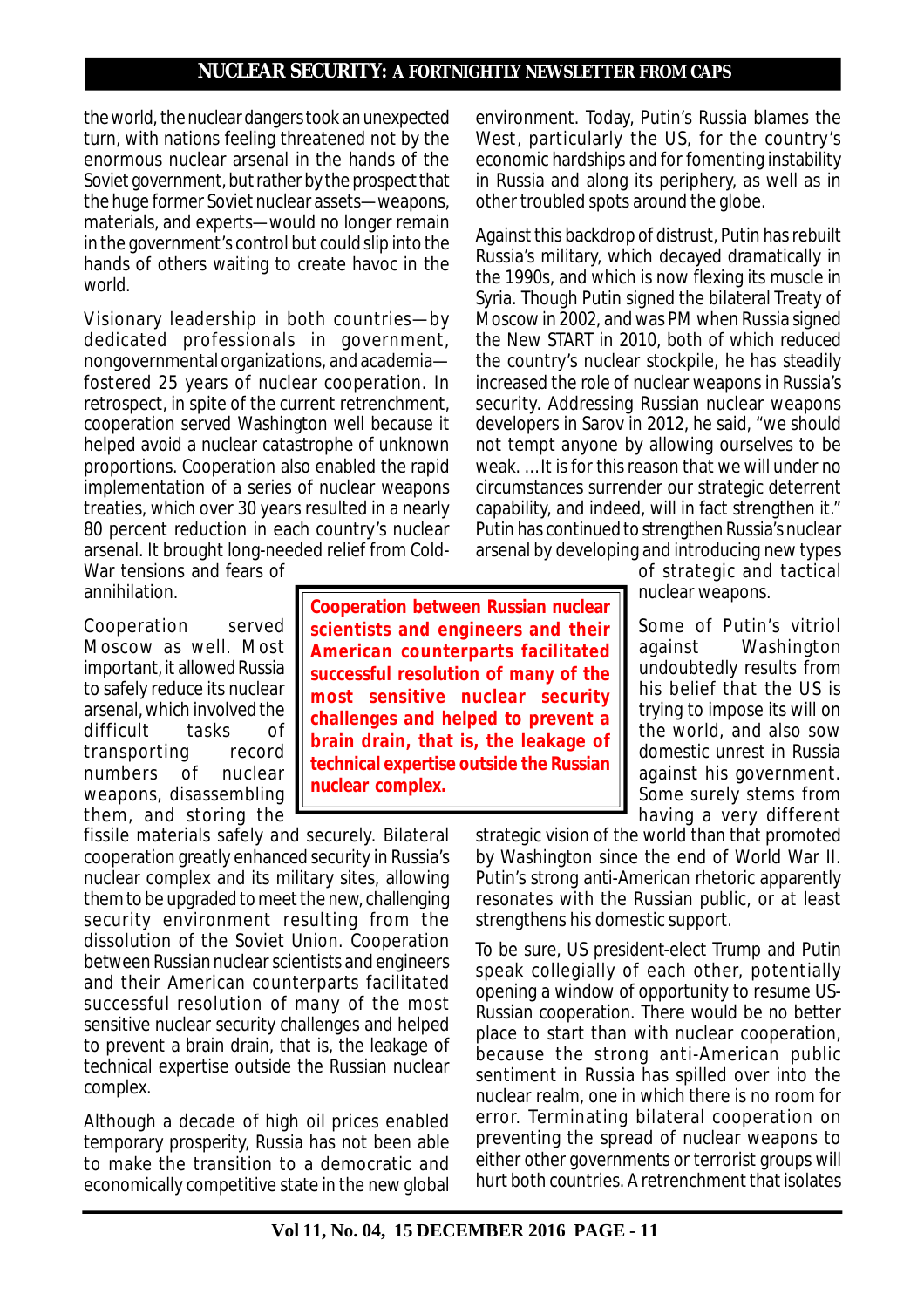nuclear scientists and engineers from their

foreign counterparts will endanger the safety and security of weapon and nuclear material stockpiles.

To make its case for going it alone, Moscow points to the desperate 1990s as a lost decade, one in which Washington took advantage of Russia's weakness to

advance its own agenda. In the nuclear arena, though, these claims are unfounded. First, they assume an incorrect premise. Unlike the Russian economy and military, the nuclear complex did not collapse. It was not embarrassed. No secrets were

lost. In spite of incredible financial, political, and personal hardships, it avoided nuclear catastrophe and positioned itself to rebound in the ensuing decade. Second, the actual record of US-Russian cooperation in the nuclear sphere during the past 25 years does not warrant the narrative that Washington took advantage of a challenged Russian nuclear complex....

*Source: http://thebulletin.org/, 08 December 2016.*

## **NUCLEAR STRATEGY**

#### **UKRAINE**

#### **Radical MPs Bid to Make Ukraine Nuclear Again**

The Radical Party faction of the Ukrainian parliament is seeking to withdraw Ukraine's membership of the 1968 international treaty which bans the development of nuclear weapons and keeps nuclear technology in check. …

Now Kiev may follow Pyongyang's example if the Radical Party faction in parliament has its way. The party's leader, Lyashko, has long called for the government to restore the country's nuclear capability, which Ukraine briefly possessed in the wake of the collapse of the Soviet Union. The number of nuclear warheads deployed on

**Unlike the Russian economy and military, the nuclear complex did not collapse. It was not embarrassed. No secrets were lost. In spite of incredible financial, political, and personal hardships, it avoided nuclear catastrophe and positioned itself to rebound in the ensuing decade.**

Ukrainian territory by the USSR was only behind those possessed by Russia and the US. But by 1996, all of them had been handed over to Russia, which was busy dismantling a large portion of the costly Soviet nuclear stockpile. In 1994, Ukraine was given security assurances by Russia, the

US and the UK in the so-called Budapest Memorandum in exchange for its accession to the NTP. Similar documents were signed with Kazakhstan and Belarus, which were in a comparable position. China and France gave

milder commitments to Ukraine in separate statements.

The memorandum was never ratified by any party, but after the then-Ukrainian region of Crimea opposed the 2014 armed coup in Kiev and voted in a referendum to break away and rejoin Russia, many politicians in Ukraine – Lyashko among them – and their backers elsewhere accused Moscow of

breaching its commitments under the document.... Lyashko is a populist politician with a strongly nationalist voter base, and is well known for his publicity stunts. His bill to restore Ukraine's nuclear status was registered in parliament on 06 December. A date for a committee discussion on the issue is yet to be set.

Ukraine's ability to actually produce a nuclear weapon remains in question. While numerous research and production facilities based in what now is Ukraine were involved in building the Soviet nuclear arsenal, the country's current economic troubles and technological backslide would make constructing even a simple nuclear device a major challenge – even if the Ukrainian government does undertake such a project. ...

*Source: www.rt.com, 06 December 2016.*

**current economic troubles and technological backslide would make constructing even a simple nuclear device a major challenge – even if the Ukrainian government does undertake such a project.**

**Ukraine's ability to actually produce a nuclear weapon remains in question. While numerous research and production facilities based in what now is Ukraine were involved in building the Soviet nuclear arsenal, the country's**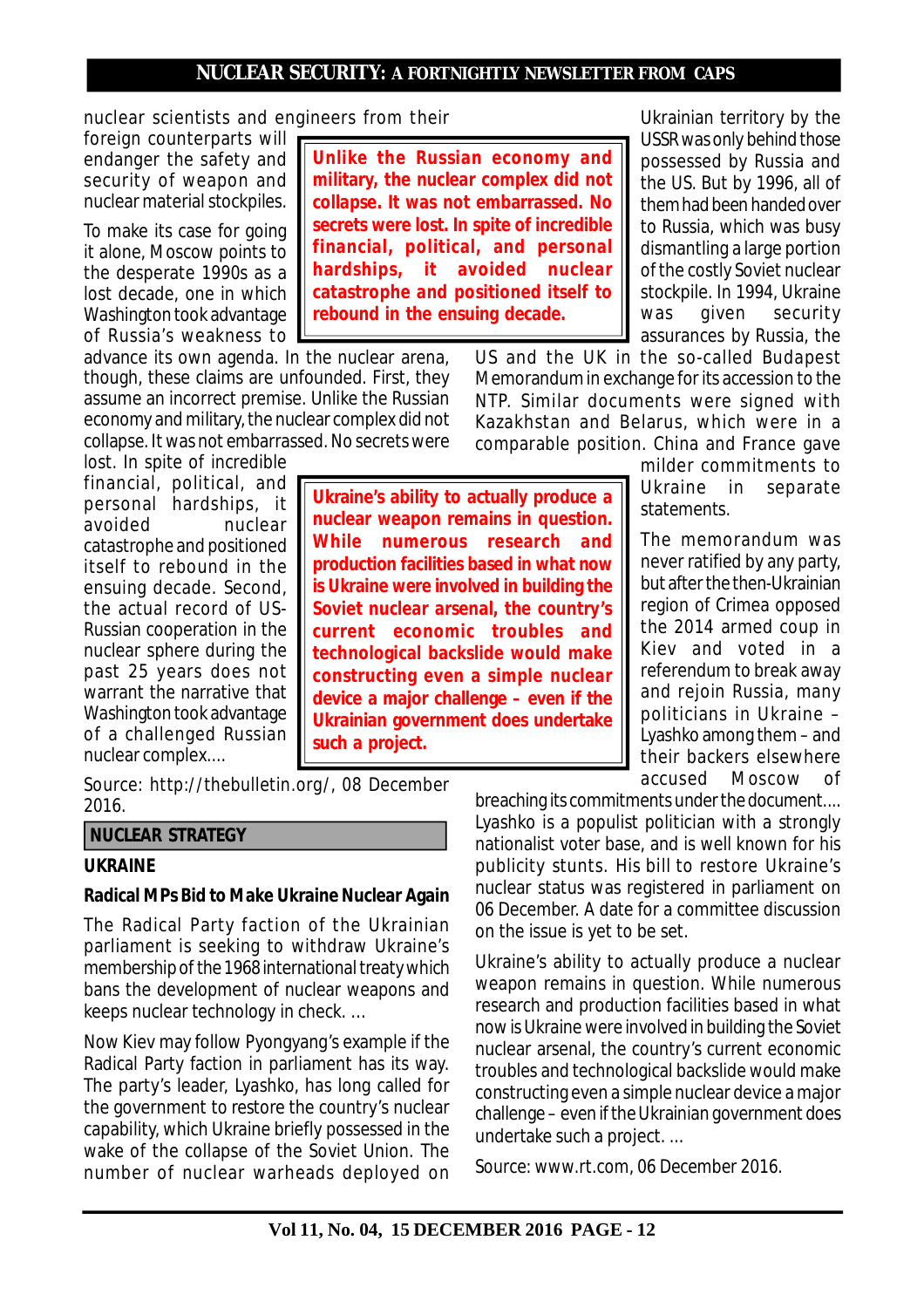### **USA**

### **US Needs to Bolster Nuclear Arsenal and Missile Defense, Experts Say**

As the US nuclear arsenal ages and adversaries develop better long-range missiles, the US needs to enhance its deterrence capabilities, lawmakers

and experts said during a recent high-profile gathering of members of the national security community. Concerns about North Korea should prod policymakers into action, Sen. Sullivan, R-Alaska, said during a recent panel discussion at the Reagan National Security Forum in Simi Valley, California.

 "At some point we're going to wake up and our public is going to wake up to the fact that the head of North Korea … is probably going to have the capability to hit our country with an intercontinental ballistic missile with a nuclear warhead on top of it," he said.

...The US should enhance its tracking and sensor systems and increase the number of interceptors in its arsenal, he argued. The election of Trump to be the next president bodes well for investment in these capabilities, according to Sullivan. "It is an area where the president-elect has talked a lot about the need to ramp that up, so I think you're

going to see a lot of focus on missile defense" during his administration, he said. More investment is needed to ensure that other nations respect US capabilities, said Tauscher, a Democrat who previously served as undersecretary of state for arms control and international security affairs, and special envoy for strategic stability and missile defense.

**As legacy systems approach the end of their service lives, the Defense Department is moving forward with plans to acquire new intercontinental ballistic missiles, bombers, ballistic missile submarines and air-launched cruise missiles that could deliver nuclear weapons. Warhead modernization is also in the works.**

among adversaries that it could actually do the job, she said. While bolstering its missile defenses, the US must also enhance its own nuclear arsenal to strengthen deterrence, the panelists said. As legacy systems approach the end of their service lives, the Defense Department is moving forward with plans to acquire new

> intercontinental ballistic missiles, bombers, ballistic missile submarines and airlaunched cruise missiles that could deliver nuclear<br>weapons Warhead weapons. modernization is also in the works.

> The Pentagon and independent nuclear experts project that the plans, if fully implemented,

would cost hundreds of billions of dollars in the coming decades. The bill to upgrade the nuclear enterprise will be "massive," said former Sen. Kyl, R-Ariz., who now serves as senior counsel at Covington & Burling LLP. "We've allowed it to atrophy and we've allowed a lot of obligations to pile up that should have been taken care of" earlier, he said. "All three legs of the triad have basically run out of their life and need to be replaced all at the same time. We should never have allowed that to happen."

Sullivan expects Congress to spend about \$234 billion over the next 10 years on nuclear modernization. The idea of investing more

**The Navy and Air Force also have ambitious plans to modernize their conventional forces during the same period. The Navy is slated to buy new aircraft carriers, destroyers, attack submarines and fighter jets, among other items. The Air Force intends to procure large quantities of the F-35 joint strike fighter, the B-21 bomber and the KC-46 tanker.**

taxpayer dollars in this and missile defense enjoys strong bipartisan support at a time when political gridlock has become the norm in Washington, D.C., he noted. "That's a lot of money but I think it's important enough and it can be done," he said. Nevertheless, finding enough funding to meet the nuclear modernization

needs of the services won't be an easy task.

The existing ground-based system has had mixed results in testing, including failures to intercept mock enemy warheads. That has sparked doubts

The Navy and Air Force also have ambitious plans to modernize their conventional forces during the same period. The Navy is slated to buy new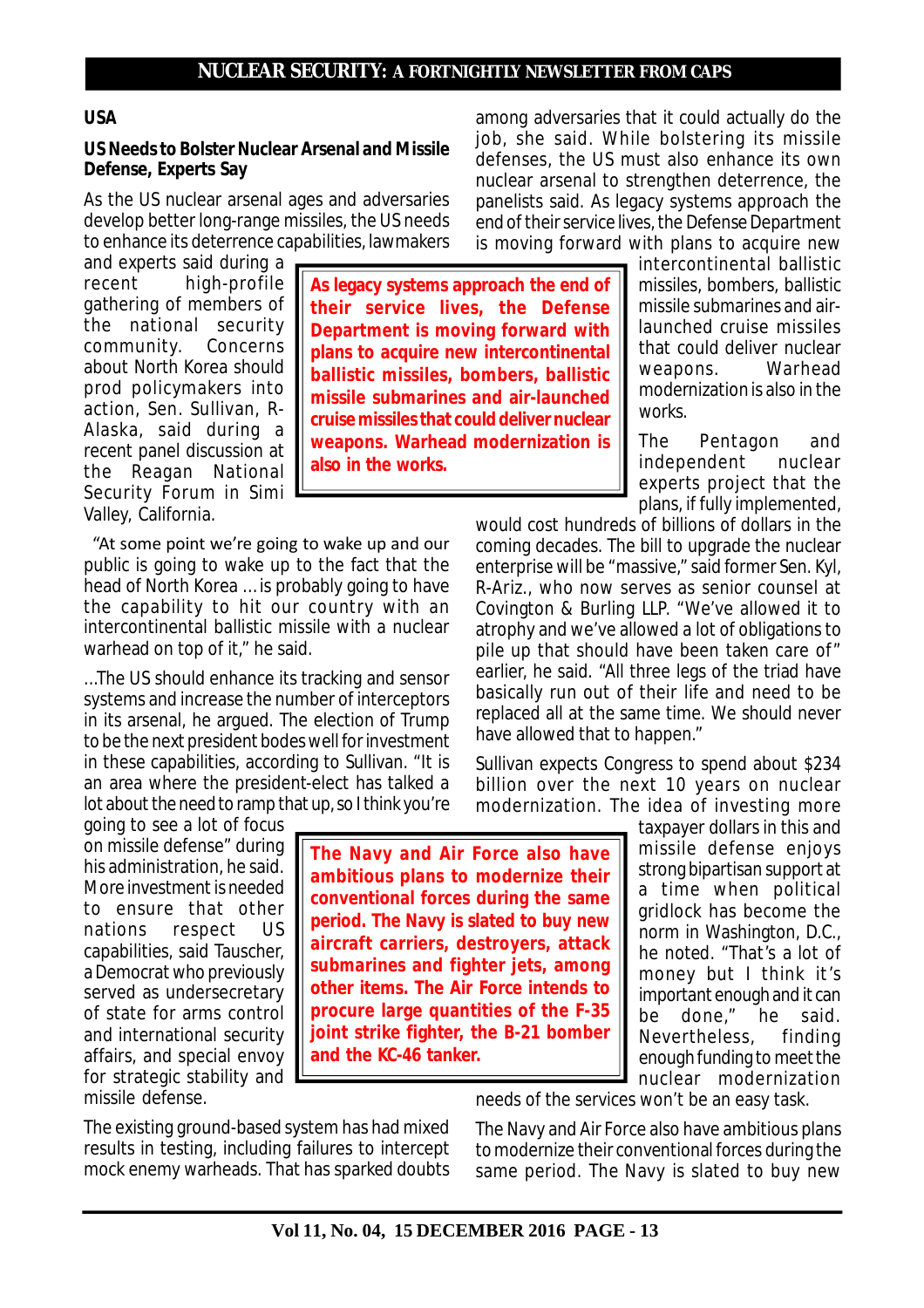**This interface aims to expedite sharing of unclassified critical data such as missile launch alerts, warning areas**

aircraft carriers, destroyers, attack submarines and fighter jets, among other items. The Air Force intends to procure large quantities of the F-35 joint strike fighter, the B-21 bomber and the KC-46 tanker. Analysts are warning about the approaching modernization "bow wave" that is expected to hit the Defense Department in the coming years. Senior defense officials recognize

that the price tag will be high.

...Lawmakers have created a national sea-based deterrence fund outside of<br>the Navy's regular the Navy's shipbuilding account to help pay for the new Columbia-class ballistic missile submarine. National Defense asked Goldfein whether he

believes the Air Force should receive similar consideration as it seeks to acquire new nuclear missiles and bombers.... The Air Force's top officer said policymakers should consider the strategic benefits that the nuclear arsenal provides, not just the price tag. ...

*Source: http://www. national defense magazine. org/, 06 December 2016.*

#### **BALLISTIC MISSILE DEFENCE**

#### **GENERAL**

#### **Accelerating Warnings to Populations during a Ballistic Missile Attack**

Allied Command Transformation (ACT) personnel conducted a controlled investigation as part of

the Combined Air and Missile Defence Exercise 2016 (CAMDEX 16) and multinational Steadfast Alliance Exercises (SFAE) from 25–29 April 2016. CAMDEX 16 served as a capstone event for an Integrated Air and Missile Defence exercise

spanning both the European Combatant Command and Central Combatant Command areas of responsibility.

As part of the CAMDEX 16, the ACT-led experiment validated the Ballistic Missile Defence Civil Military Interface Standard Operating Procedures (BMD CMI SOP), and observed information flow processes, staff organization and cross-national interaction. This validation experiment originates from 2015 when the North Atlantic Council approved BMD information requirements for the

Alliance. ACT Operational Experimentation branch developed draft Standard Operating Procedures (SOPs) with support from subject matter experts and delivered those to the Crisis Management Element (CME) December 2015 with the intent to validate the assumptions in 2016 in a realistic and highly intense

exercise environment.

Part of these requirements, assigned the operation of the warning systems' civil-military interface to NATO Headquarters' Crisis Management Element (CME). This interface aims to expedite sharing of unclassified critical data such as missile launch alerts, warning areas and impact point prediction, thereby enabling Nations more time to warn impacted populations, identify shelter, coordinate emergency response, and provide recovery activities following a BMD attack.

"We tested NATO BMD Civil Military Interface functions by successfully sending 150 launch notification messages to national civil protection authorities with only a minimal delay thereby giving national authorities valuable time to warn

their population and alert emergency services," said Günter Bretschneider, Head, Civil Emergency Planning Outreach Section, NATO HQ Brussels. "We are confident that this concept is sound and should be further developed."

With core NATO information

services located on classified NATO networks, a timely and secure unclassified transfer allowing for an internet based email distribution is a challenge but required in order to minimise

**and impact point prediction, thereby enabling Nations more time to warn impacted populations, identify shelter, coordinate emergency response, and provide recovery activities following a BMD attack.**

**With core NATO information services located on classified NATO networks, a timely and secure unclassified transfer allowing for an internet based email distribution is a challenge but required in order to minimise**

**population warning time.**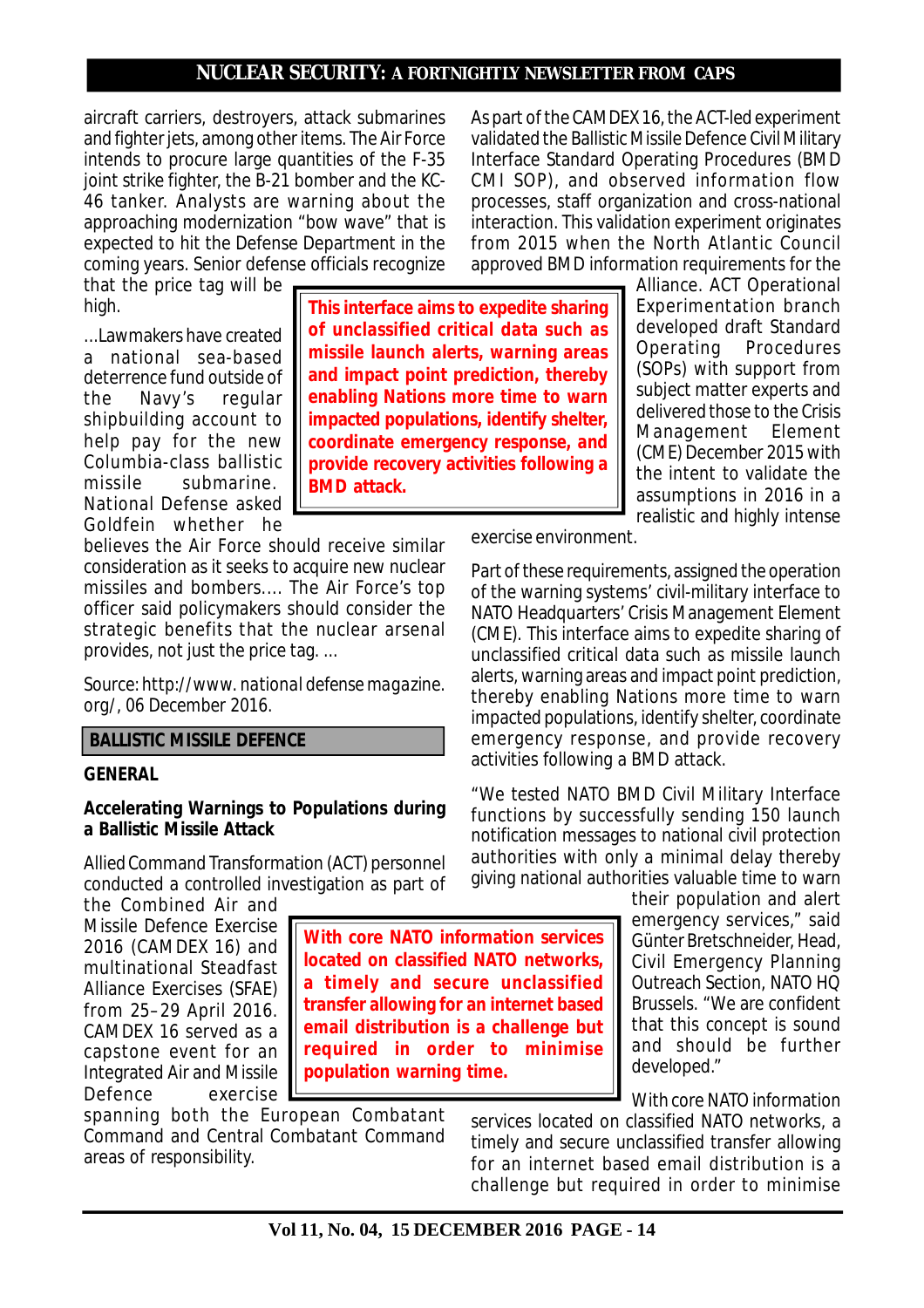population warning time. ...While most of the information requirements are satisfied from NATO HQ to Nations, damage assessment reports will be sent from Nations to HQ for overall situational awareness and allocation of support measures. Germany's Federal Office of Civil Protection and Disaster Assistance (BBK), Italy's Civil Defence Agency, and Romania's General Inspectorate for Emergency Situations played roles as attacked nations. The BBK interface is co-located with the NATO Combined Air Operations Centre (CAOC) Uedem, and served as an additional source for data gathering in this Experiment.

"Germany used CAMDEX to exercise all processes related to passive BMD from detection through political release approval and data transfer from

classified NATO networks into the national modular warning system (MOWAS) until the final alert message distribution through media and cellular services. The exercise has again demonstrated the necessity for intercultural collaboration between Nations and Organizations.... Outputs from this experiment include the Technical Architecture Reference Documents as prerequisite for the development of an automated

solution with minimum human-in-the-loop responsibilities.

*Source: http://www.act.nato.int/, 08 December 2016.*

## **RUSSIA**

### **Russia Tests New Underwater Nuclear Drone amid Growing Tensions with the West**

Russia has carried out a test of a revolutionary unmanned nuclear submarine, according to US intelligence sources. Unnamed Pentagon officials reportedly said the underwater drone was launched on 27 November but did not give details about whether the test was a success. A spokesman for the Pentagon, Captain Davis, told the *Washington* *Free Beacon* that the US military "closely monitors Russian military underwater military developments" but declined to comment on the test in detail. It comes as Russia has stepped up its development of nuclear technology in the past year as relations with the West have deteriorated further. The existence of the nuclear submarine was first reported in September and confirmed by the Russian military two months later. US intelligence agencies said the submarines, which have been given the code name "Kanyon" by the Pentagon, will be equipped with the largest nuclear weapons in existence.

*Source: http://www.independent.co.uk/, 10*

*December 2016.*

## **USA**

# **US Navy Receives New Arleigh Burke-Class Destroyer USS John Finn**

The US Navy has taken delivery of Arleigh Burkeclass guided missile destroyer, John Finn (DDG 113), from Huntington Ingalls Industries (HII). The delivery follows the successful completion of the ship's third and final

round of sea trials in the Gulf of Mexico in November 2016. The trials were conducted by the navy's Board of Inspection and Survey (INSURV) to validate the ship's performance. The DD 250 document has been signed to officially transfer custody of the ship from HII to the US Navy. HII DDG 51 programme manager George Nungesser said: "Years of working with the DDG 51 programme has created a team of shipbuilders who truly understand what it means to build these ships.

"Today they share in the honour of delivering this ship on the 75th anniversary of Pearl Harbor and are able to take a moment to honour the men and women who will continue to carry on the mission that John Finn and his fellow sailors

**John Finn is equipped with an integrated air and missile defence radar to enhance its detection and reaction capabilities against modern air warfare threats, as well as BMD. Powered by four gas turbine engines, John Finn can travel at speeds of more than 30k. The 509ft-long vessel is the 63rd Arleigh Burke (DDG 51) class destroyer, and the first of the DDG 51 Flight IIA restart ships.**

**Named after the navy's first Medal of Honor recipient of World War II, USS**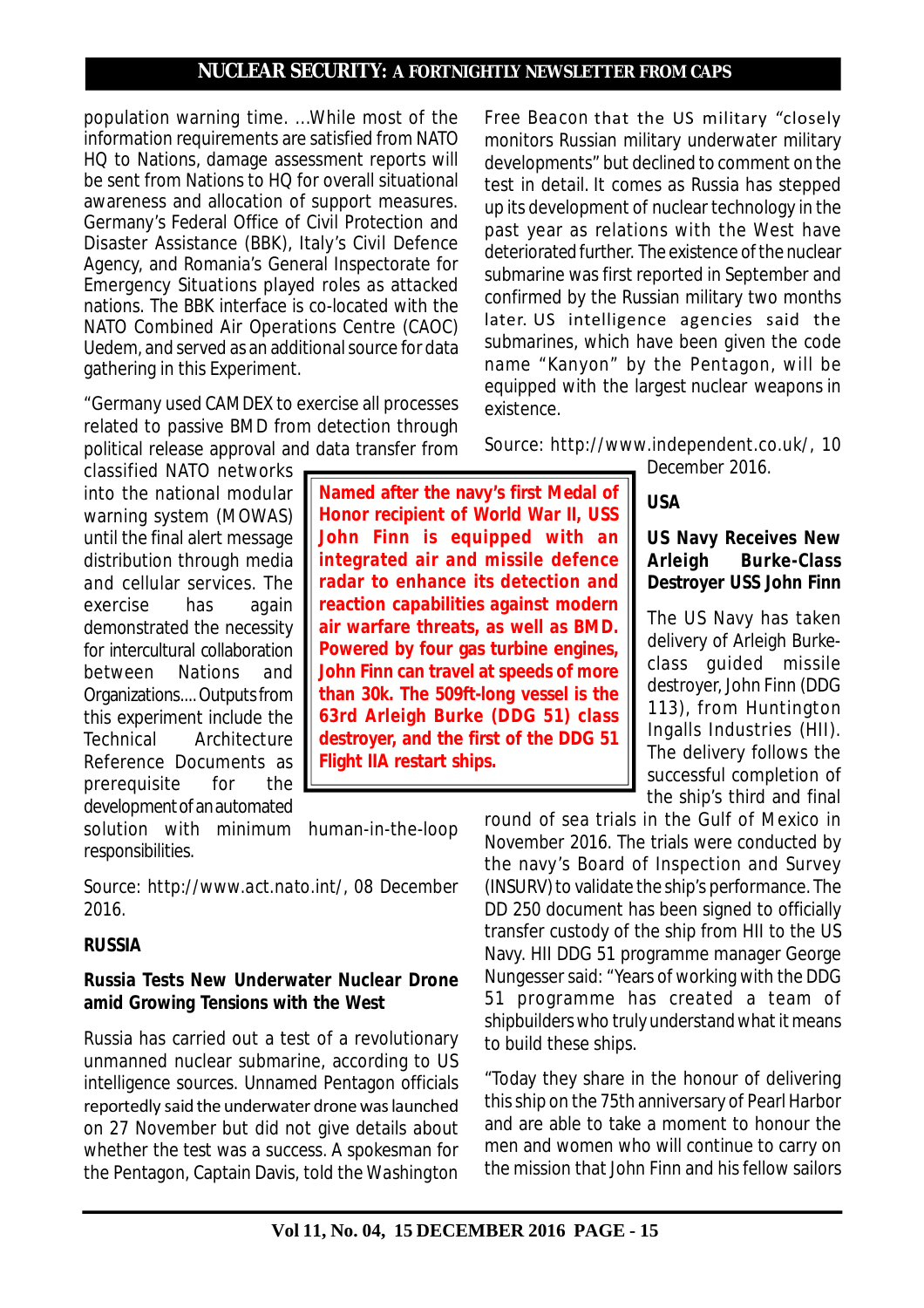**Flight IIA restart ships.**

fought so bravely for. It is a memory that will last forever." The Arleigh Burkeclass guided missile destroyers have been designed to conduct multithreat air, surface and subsurface battles simultaneously.

Named after the navy's first Medal of Honor recipient of World War II, USS John Finn is equipped with an integrated air and missile defence radar to

enhance its detection and reaction capabilities against modern air warfare threats, as well as BMD. Powered by four gas turbine engines, John Finn can travel at speeds of more than 30k. The 509ft-long vessel is the 63rd Arleigh Burke (DDG 51) class destroyer, and the first of the DDG 51 Flight IIA restart ships.

*Source: http://www.naval-technology.com/, 09 December 2016.*

### **NUCLEAR ENERGY**

#### **ASIA**

### **Nuclear Power is Set to Expand in Asian Countries: M.R Srinivasan**

Days after Vietnam stalled its plans to build nuclear power plants citing safety concerns, a nuclear expert in India says overall nuclear power is likely to expand in Asian countries. In the post Fukushima world, where safety concerns were repeatedly raised around nuclear power plants, Retired Chairman of Atomic Energy Commission and **Overall nuclear power is likely to expand in Asian countries. In the post Fukushima world, where safety concerns were repeatedly raised around nuclear power plants Vietnam may pursue nuclear power as well. "In general, the interest in expanding nuclear power in the large Asian countries will continue," In Europe and North America, the desire to reduce carbon emissions would push revival of nuclear power, Application of radiation technologies in medicine, biology, agriculture and industry would grow globally.**

Founder-Chairman of NPCIL M.R. Srinivasan told IANS that the incident was "location specific". He also added that eventually, Vietnam may pursue nuclear power as well. In March 2011, a

tsunami-led equipment failure resulted in three nuclear meltdowns and the release of radioactive material in a nuclear power plant in Fukushima, Japan. "In general, the interest in expanding nuclear power in the large Asian countries will continue," Srinivasan told IANS. In Europe and North America, the desire to reduce carbon emissions would push revival of nuclear power, he said. Application of radiation **Named after the navy's first Medal of Honor recipient of World War II, USS John Finn is equipped with an integrated air and missile defence radar to enhance its detection and reaction capabilities against modern air warfare threats, as well as BMD. Powered by four gas turbine engines, John Finn can travel at speeds of more than 30k. The 509ft-long vessel is the 63rd Arleigh Burke (DDG 51) class destroyer, and the first of the DDG 51**

> technologies in medicine, biology, agriculture and industry would grow globally.

"This will improve the perceptions about the benefits of radiation technologies and help overcome the negative perceptions about nuclear energy, in certain sections of society," he said. Vietnam National Assembly, on November 22, voted to abandon plans to build two multi-billiondollar nuclear power plants with Russia and Japan, citing lower demand forecasts, rising costs and safety concerns. Around the same time when Vietnam voted against nuclear power plants, Switzerland voted against a proposal for strict

> phasing out of its nuclear power plants, which supply around 40 per cent of the country's power.

Srinivasan said the difference in situation prevailing in both the countries led to different reactions. The referendum was initiated by the Green Party, according to which all nuclear plants would be phased out after a lifespan of 45 years. The plan, backed by the Green Party, would mean closing three of Switzerland's five nuclear plants in 2017,

with the last shutting in 2029.

In Vietnam, prospect of low cost natural gas would be one reason for stopping the nuclear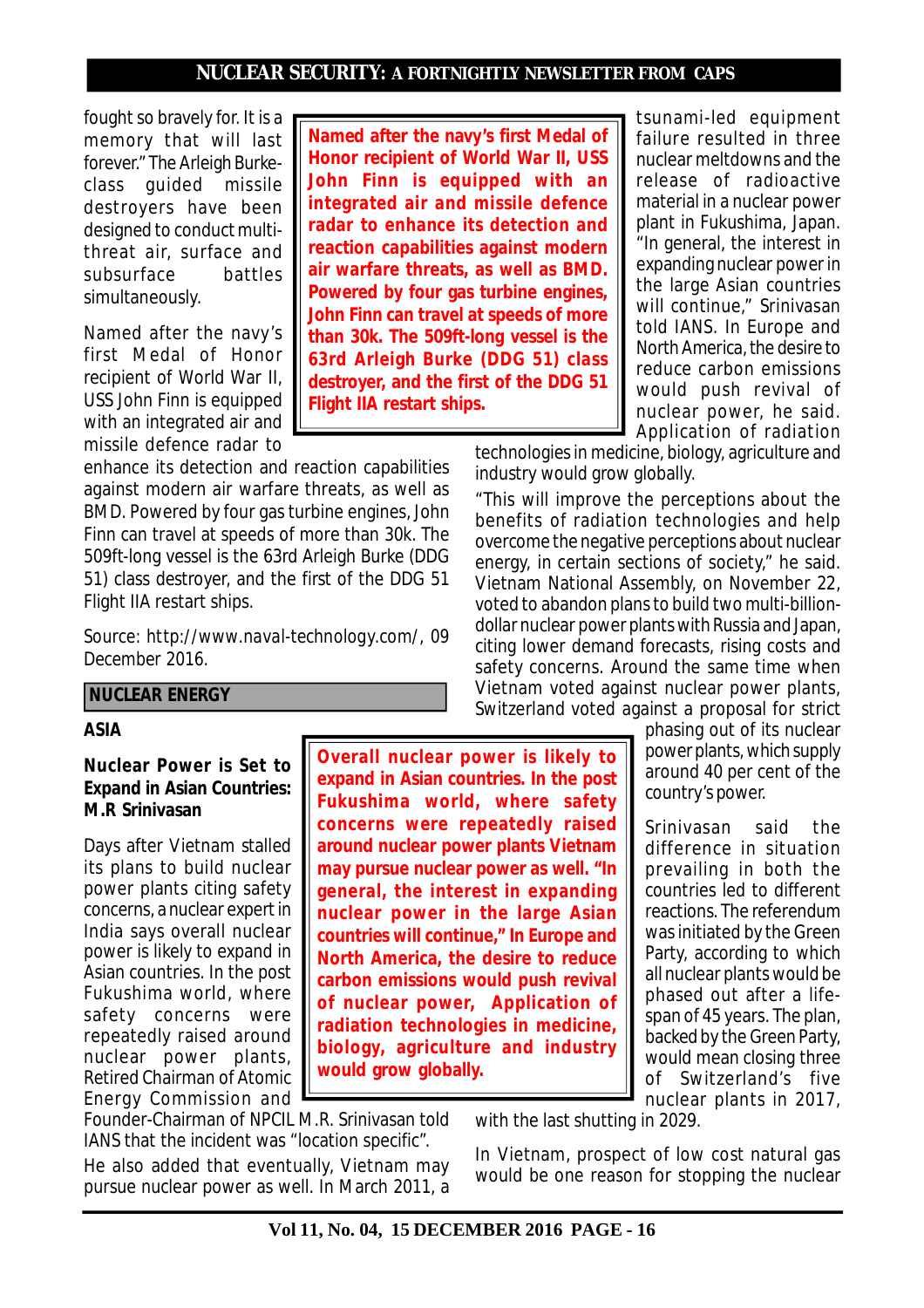**Over-dependence on renewable energy might have its own fallout. "Germany is finding that over reliance on renewable energy, as a result of their decision to phase out nuclear, is hurting them," Srinivasan said. "It would be no surprise if Germany itself does a rethink on exit from nuclear energy, especially, because of the need**

**to reduce carbon emissions.**

project at this stage. "The prevailing low cost of solar photovoltaics may give a boost to solar power, and offshore natural gas may offer a near term economic source of energy," Srinivasan told IANS. "However, I believe they will pursue nuclear

energy in the long run. Over time they will need base load energy and that would favour nuclear power development," he said.

Talking about Switzerland, the scientist said: "As for Switzerland, Swiss business groups are right in concluding that a hasty exit from nuclear energy would hurt them." Switzerland would not want to lose 40

per cent of its electricity coming from nuclear power plants at economic prices, he added. Srinivasan also ruled out the overall fear post Fukushima. "The Fukushima accident which resulted in the earlier Swiss decision is being seen in a more balanced manner.

"Reviews carried out on the safety of nuclear power plants around the world have confirmed that the earthquake and Tsunami that hit

Fukushima were location specific. "Enhancing safety under Station Blackout conditions has been carried out at manageable costs and is proving to be very reliable," he said.

Srinivasan also cited the example of Germany, and said over-dependence on renewable energy might have its own fallout. "Germany is finding that over reliance on renewable energy, as a result of their decision to phase out nuclear, is hurting them,"

Srinivasan said. "It would be no surprise if Germany itself does a rethink on exit from nuclear energy, especially, because of the need to reduce carbon emissions," he added.

In India, nuclear power is the fourth-largest source

of electricity in India after thermal, hydroelectric and renewable sources of electricity. As of 2016, India has 22 nuclear reactors in operation at seven sites, having an installed capacity of 6,780 MW. This was around 2.2 per cent of the total

electricity.

*Source: http: // tech. firstpost. com, 13 December 2016.*

**HUNGARY**

#### **Hungary's Nuclear Ambitions for Climate Change**

Beatrix Kadar, deputy state secretary for energy affairs at Hungary's Ministry of

National Development, stressed the importance of nuclear energy in the country's electricity mix, while Attila Aszódi, the government commissioner responsible for the Paks II expansion project, charted progress made with plans to build new reactors.

Paks currently comprises four Russian-supplied VVER-440 pressurized water reactors, which started up between 1982 and 1987. These units provide one-third of Hungary's electricity. An inter-

**Nuclear will continue to remain an important part of Hungary's energy strategy with the maintenance of its reactor capacity. As nuclear power plants are almost emission-free producers of electricity, they are economical and efficient tools for meeting environmental and climate protection targets. Nuclear energy also contributes to security of supply and through its low operation cost to the competitiveness of the national economy.**

governmental agreement signed in early 2014 would see Russian enterprises and their international subcontractors supply two new units at Paks – VVER-1200 reactors – as well as a Russian state loan of up to  $£10.0$  billion (\$11.2 billion) to finance 80% of the project.

Kadar told the conference in the Hungarian capital on 5 December: "Nuclear will continue to remain an important part of Hungary's

energy strategy with the maintenance of its reactor capacity. As nuclear power plants are almost emission-free producers of electricity, they are economical and efficient tools for meeting environmental and climate protection targets.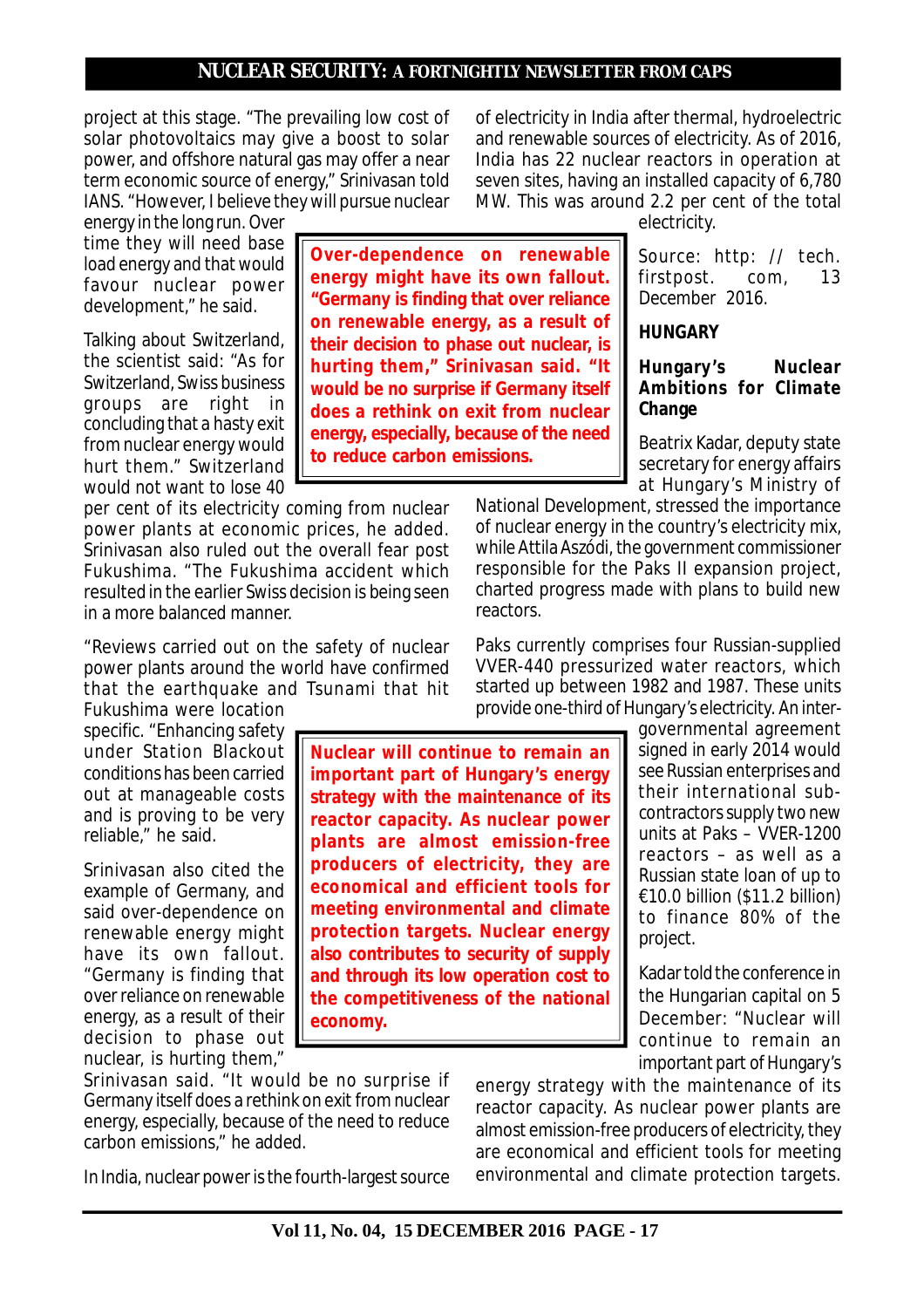Nuclear energy also contributes to security of supply and through its low operation cost to the competitiveness of the national economy."

Following Kadar to the podium, László Varró, the IEA's chief economist, said wind and solar power are transforming the electricity industry, but not fast enough to put the world on track for the UNFCCC's Paris Agreement target to hold the global temperature increase well below 2°C. This "climate stabilisation" target needs nuclear power to play a significant role in the low-carbon power mix, Varró said.

Varró, who is a Hungarian national, based his comments on the IEA's latest edition of its World

Energy Outlook (WEO), which was published on 16 November. The WEO's 450 Scenario shows global nuclear generation output increasing by almost twoand-a-half times by 2040, compared to the present day – from 2535 TWh to 6101 TWh.

Kadar said natural gas plays an important role in the country's power generation mix thanks to the fuel's flexibility, but the national target for renewables to account for 14.65% of primary energy

consumption by 2020 requires "significant upgrades in technical, regulatory and market design".

Another challenge, she added, "lies in the uncertainties about the development of innovative technologies, such as energy storage and battery technologies that can have a major impact on the pace of the energy transition". Bigger emphasis, she said, should be put on the development of energy storage technologies to make it possible to store energy for a longer time. "All national actions should be complex in approach in future by taking into account the needs of society and benefitting the economy as a whole. The World Energy Outlook forecast can therefore offer us energy policies, both current and future ones," she said.

**There are 450 nuclear units in operation worldwide, providing 391 GWe of net installed capacity in total and 17,000 reactor years of operation experience. In 2015, some 2441 TWh of electricity were supplied by nuclear units. "This amount of electricity would have caused a large amount of 2°C emissions if it had been produced on a fossil-fuel basis. This would have been 1120 million tonnes of 2°C in natural gas-fired power plants, 2120 million tonnes of 2°C in coal-fired power plants, or 2400 million tonnes of 2°C in lignite-fired power plants.**

**Paks II:** In his conference presentation on 6 December, Aszódi noted that nuclear leads the ENTSO-E electricity generation mix - with more than 800 TWh - and is followed by hydro, hard coal, natural gas, lignite, wind, and solar PV. According to the ENTSO-E net generation capacity mix, nuclear is fourth, after natural gas, hydro and wind, but before hard coal, solar PV, lignite and oil.

Citing World Nuclear Association data, he noted there are 450 nuclear units in operation worldwide, providing 391 GWe of net installed capacity in total and 17,000 reactor years of operation experience. In 2015, some 2441 TWh of electricity were supplied by nuclear units. "This

> amount of electricity would have caused a large amount of 2°C emissions if it had been produced on a fossil-fuel basis. This would have been 1120 million tonnes of 2°C in natural gas-fired power plants, 2120 million tonnes of 2°C in coal-fired power plants, or 2400 million tonnes of 2°C in lignite-fired power plants," he said. "With a 2°C-intensity of 15-30 t 2°C /GWh, nuclear power is "the most important lowcarbon electricity source in efforts to combat climate change."

Speaking to World Nuclear News during the conference, Aszódi said Hungary's energy policy is "clearly in line with the prognoses the IEA has prepared". He said: "Everyone talks about electricity sources which are only at a share of one-third – wind and solar in 2040 in the 450 Scenario - but no one talks about the two-thirds share – which is mainly nuclear and hydro, with a negligible share of gas and coal. What I see is a dramatic decrease in coal and the need for the capacity maintenance of nuclear. But capacity maintenance in 2040 means new construction of nuclear power plants are needed. We are working on capacity maintenance in Hungary and we hope that other countries, not only the UK, Finland and France, but others too will do the same in the long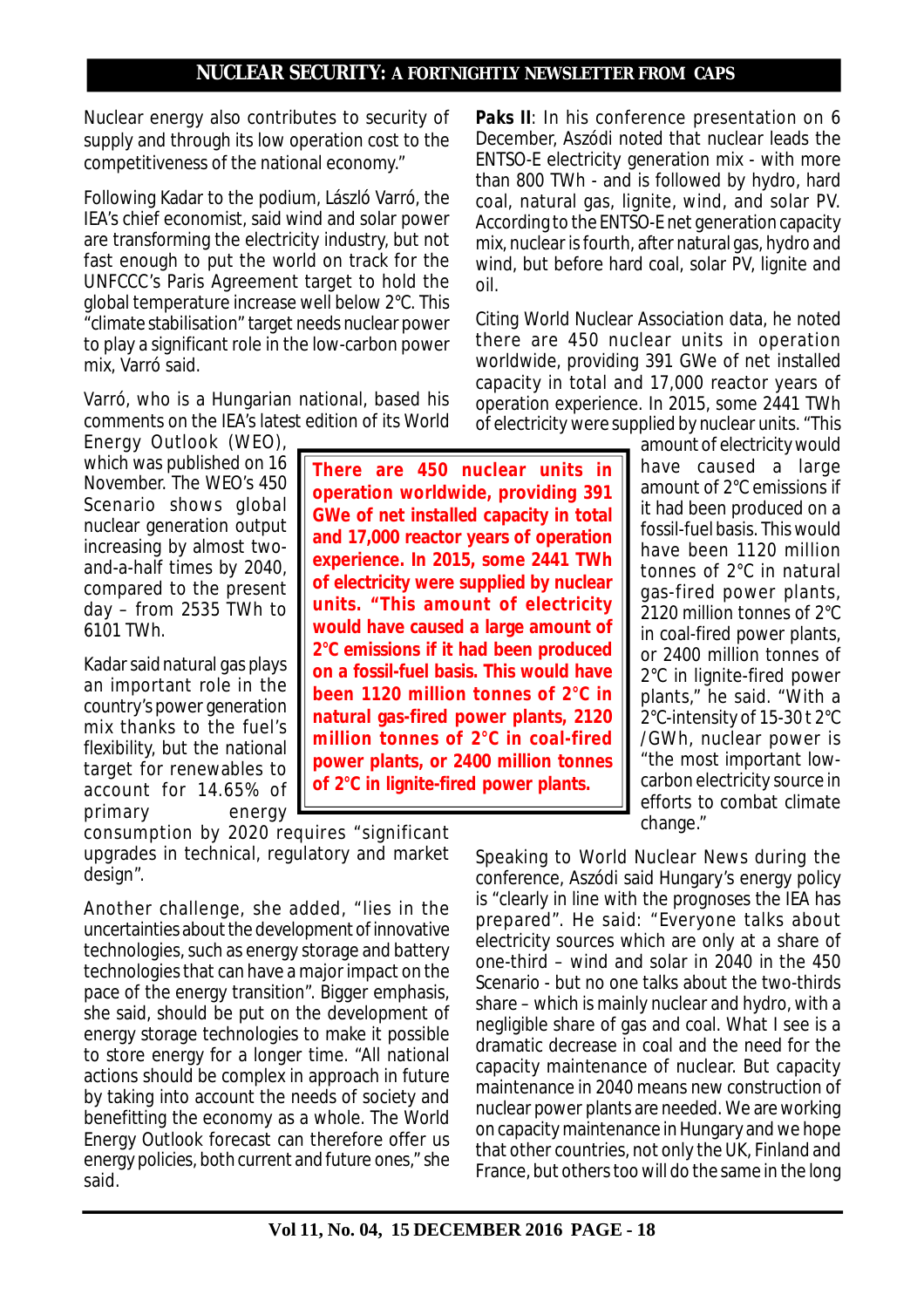**Kenya plans to begin constructing its first nuclear power plant at a cost of \$5 billion by 2021 as the country seeks to bring down the cost of electricity. An unreliable and expensive power supply is cited by business as a deterrent to investment in East Africa's**

**biggest economy.**

## term."

The European Commission last month cleared Hungary's award of a contract to Russia's Rosatom to build the two new units at Paks. It had been examining until recently two matters related to Paks II - procurement and whether funding of the project amounts to state aid. On 17 November it closed the infringement procedure it had launched against Hungary over public procurement rules in connection with the project. It is still investigating whether there is state aid. ... Aszódi told WNN Hungary is hopeful it will receive the European Commission's final decision before the end of the year.

"Our analysis of the age distribution of European power plants shows that in the next 15 years about

25% of all current production capacity will be retired, or older than 55 years. The picture is even worse further out, so we will definitely need in the near future power plants that are independent of weather conditions, like nuclear," he said.

The first Paks II unit is to be completed in 2025 and the second in 2026. The Hungarian Atomic Energy Authority said on 9 December it had received an application to extend the operating licence of unit 4 for another 20 years, until 31 December 2037. Units 1 and 2, which received their 20-year licence extensions earlier this decade, will operate until the ends of 2032 and 2034, respectively. The regulator is expected to decide this month on a 20-year extension for Paks 3 - to the end of 2036.

*Source: World Nuclear News, 13 December 2016.*

# **JAPAN–FRANCE**

## **Mitsubishi Heavy, Japan Nuclear Fuel to Invest in France's Areva**

Mitsubishi Heavy Industries Ltd. and Japan Nuclear Fuel Ltd. are making final arrangements to invest tens of billions of yen in atomic energy company Areva, which is being bailed out by the French government, sources close to the matter said on 08 December. Through the investment, the heavy machinery manufacturer and the spent-fuel reprocessing firm hope to improve technical cooperation with Areva on decommissioning reactors and reprocessing nuclear fuel. Areva has been reeling from weak global demand since the 2011 Fukushima disaster triggered a slump in the nuclear power industry. Areva is being bailed out by the French government, which has been asking Mitsubishi Heavy to invest since 2015.

MHI President Miyanaga had said that investing in Areva, which has expertise in decommissioning procedures and fuel reprocessing, would benefit Japan as it faces the prospect of decommissioning more aging nuclear reactors amid high public concern over nuclear safety. A major Chinese

> nuclear power company is also considering investing in the state-owned group. Mitsubishi Heavy is also planning to invest in Areva's plant-building arm in hopes of winning orders to build nuclear power plants in emerging economies where demand is growing. The heavy machinery maker and

Areva are already involved in a joint venture to develop nuclear plants with advanced reactors.

*Source: http://www.japantimes.co.jp/, 08 December 2016.*

## **KENYA**

# **Kenya Plans First Nuclear Power Plant at \$5 Billion Cost**

Kenya plans to begin constructing its first nuclear power plant at a cost of \$5 billion by 2021 as the country seeks to bring down the cost of electricity. An unreliable and expensive power supply is cited by business as a deterrent to investment in East Africa's biggest economy. The nuclear plant, due for completion in 2027, will add 1,000 megawatts, according to the nation's Nuclear Electricity Board's acting Chief Executive Officer Juma. The nation generates about 2,299 megawatts of electricity, mainly from geothermal wells and hydro-electricity dams, according to the Energy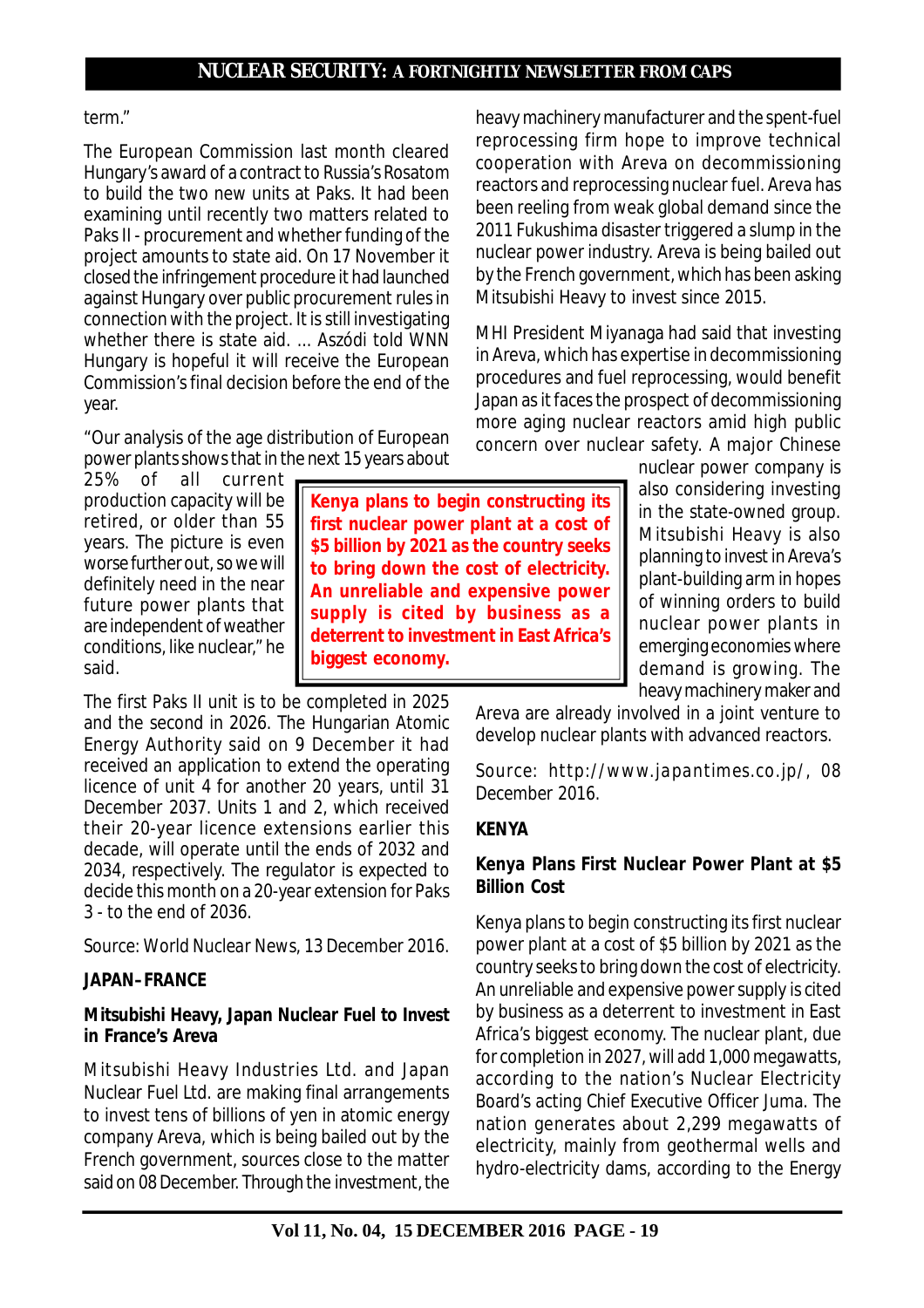Regulatory Commission. It intends to increase capacity to 6,766 megawatts by 2020.

The government has finished a grid analysis and is now carrying out a feasibility study, Juma said in an interview. It will invite construction bids after settling on a suitable technology and on the site. The government is considering both public-private partnerships and government-to-government agreements as financing options, he said.

"When we talk of 1,000 megawatts, we are talking half of the capacity we have right now in the country," Juma said the coastal city of Mombasa on 29 November. "It is very expensive, so we are looking at several funding options. We are speaking to various governments."

*Funding Options:* Kenya and South Korea signed

agreements to collaborate on designing, constructing and operating nuclear reactors when the African nation's energy secretary, Keter, visited the Asian country in September. Kenya is seeking to build a

4,000-megawatt facility by 2033. Nuclear power would lower the cost per unit to about 4-6 US cents per kilowatt-hour, Juma said. The country is trying to wean itself off diesel-generated electricity that costs about 38 cents per kilowatt-hour. Kenyan power consumers pay an average of 18.7 US cents per kilowatt-hour, compared with 9 cents in neighboring Tanzania and 3 cents in Ethiopia, African Development Bank data show.

*Source:www.bloomberg.com, 30 November 2016.*

# **SOUTH AFRICA**

## **Outa Says there is No Case for Nuclear**

Civic rights organisation Outa on 08 December said it believed the case for building new nuclear energy reactors had been dismantled after the energy minister's advisors told public hearings there were cheaper viable options. "Following input provided by numerous entities at Wednesday's Integrated Energy and Resource Plan (IEP and IRP) draft documents, Outa believes

**The base case scenario advanced in the IRP provides for South Africa to add 20 gigawatt of new nuclear energy by 2050 and Eskom has said it would it go to the market with a request for proposals by the end of the year still.** 

the rationale for any plans to introduce nuclear energy into South Africa's electricity grid has been removed," Outa's portfolio director Blom said.

He said the first day of hearings on the draft resource and energy blueprints had shown that they contained serious flaws in their assumptions of the prices of different energy technologies and that there was a need to for the IRP base case scenario to use the cheapest options. The base case scenario advanced in the IRP provides for South Africa to add 20 gigawatt of new nuclear energy by 2050 and Eskom has said it would it go to the market with a request for proposals by the end of the year still.

A team of experts that advised Energy Minister Pettersson challenged this conclusion and said

their input was ignored. Business Day reported that members of the panel of 40 experts told the hearings that the department's decision to impose artificial constraints on how much renewable energy could be added to the grid, as well

as outdated pricing had allowed nuclear into the model. Outa chairman Duvenhage said the hearings had already yielded valuable input for the final IRP and he did not see how it could support the government and Eskom's plans for nuclear expansion. ...Outa has called on the department to allow more time for public submissions. "We remain concerned that the DOE is trying to force the process to be complete by the end of March 2017, which we believe will not be sufficient time," Blom said.

*Source: http://www.iol.co.za/, 08 December 2016.*

#### **SWITZERLAND**

## **Switzerland Votes Not to Abolish Nuclear Power After All**

Swiss voters rejected plans to shut down most of the country's nuclear industry in a referendum on 25 November, with 54.2 percent voting against the initiative. If it had been successful, the vote would have forced the country to shut down three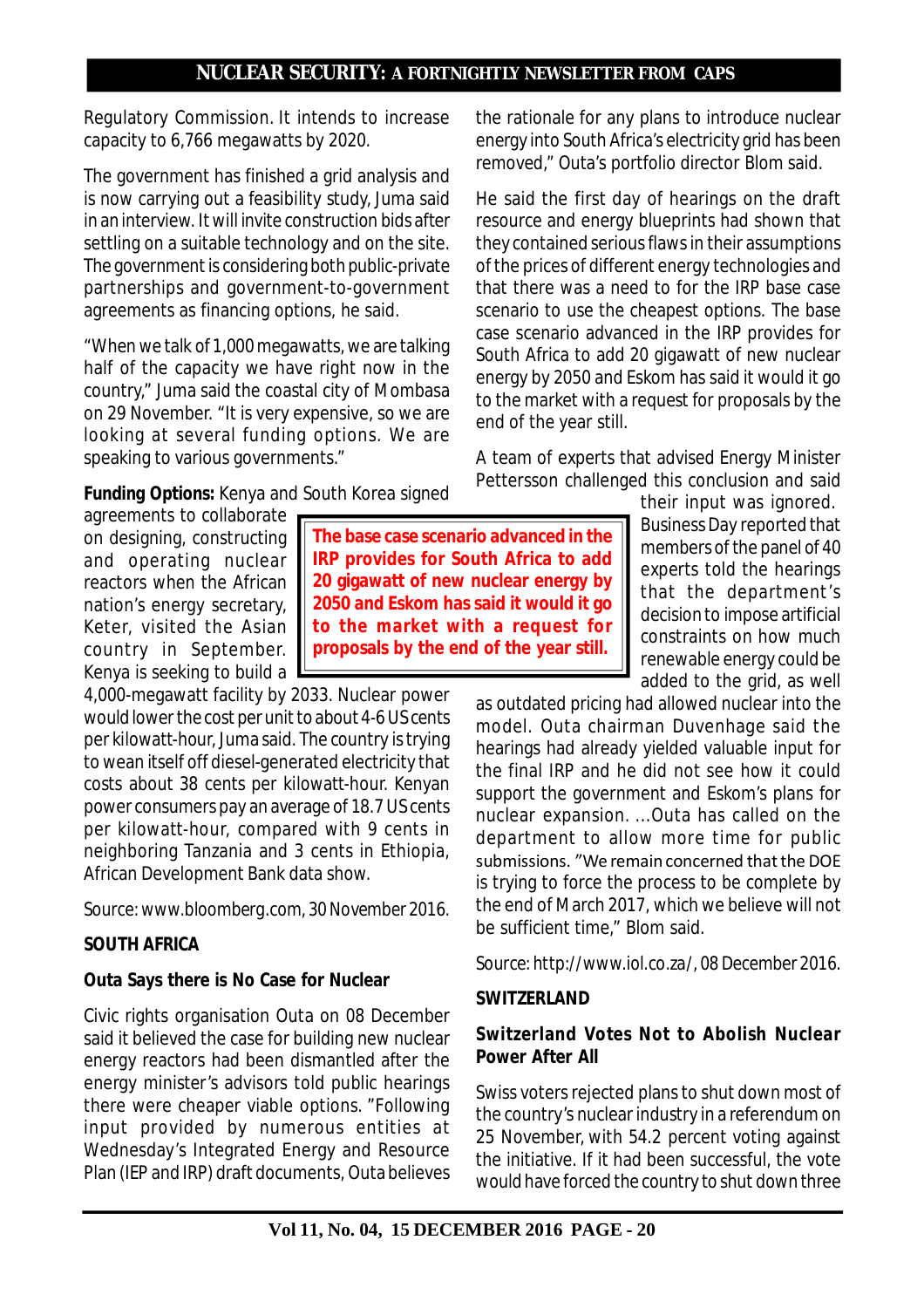**The initiative would have limited the life span of nuclear plants to 45 years, so the newest of the plants, which began operating in 1984, would have had to close in 2029. Switzerland gets about 40 percent of its electricity from nuclear power, according to the World**

**Nuclear Association.**

of the country's five nuclear reactors in 2017, with the remaking pair of reactors shutting down by 2029. The initiative would have limited the life span of nuclear plants to 45 years, so the newest of the plants, which began operating in 1984,

would have had to close in 2029. Switzerland gets about 40 percent of its electricity from nuclear power, according to the World Nuclear Association. "We would have liked to win, that's clear, but 45 percent for 'yes' is a good result," Rytz, the chairwoman of the Swiss

Green party, told a local television station. "The problems haven't been resolved with this referendum Sunday."

*Source: http://dailycaller.com/, 28 November 2016.*

**UK**

### **Brexit puts Europe's Nuclear Fusion Future in Doubt**

Brexit puts the future of the world's largest nuclear fusion reactor, based in Oxfordshire, in doubt. By leaving the EU the UK might also exit Euratom, the EU's framework for safe nuclear energy. "It would be bizarre and extreme for the UK, which has been at the forefront of fusion research for 50

years, to just leave these projects," says Chapman, CEO of the UK Atomic Energy Authority. "It would make no sense strategically."

The UK government has yet to say what its plans are for cooperating with Euratom, but part of the Brexit negotiations will have to include the nuclear fusion experiment JET. Decommissioning JET is expected to leave around 3000 cubic metres of radioactive waste, which would cost around £289 million to deal with, according to the UKAEA. At the moment, JET hosts 350 scientists and is

**The energy output should be far greater than that of current nuclear power stations and produce a smaller amount of waste. But making it work effectively has proved incredibly difficult, as reactors require huge amounts of energy to get going and only remain stable for short periods. During its existence JET has set many nuclear fusion records, including the world record for fusion power in 1997.**

climate."

*Source: www. news cientist. com/, 30 November 2016.*

#### **USA**

### **How Natural Gas and Nuclear have Made the US Greener**

A new study by Brookings found increases in natural gas and nuclear energy for electricity generation have allowed parts of the US to

funded by 40 different countries. Its aim is to commercialise nuclear fusion, which releases energy by forcing atoms together in the same process that powers the sun.

The energy output should be far greater than that

of current nuclear power stations and produce a smaller amount of waste. But making it work effectively has proved incredibly difficult, as reactors require huge amounts of energy to get going and only remain stable for short periods.

During its existence JET has set many nuclear fusion records, including the world record for fusion power in 1997. Recently, JET has been running experiments to help with building ITER, a larger and more powerful reactor in France.

"JET is the best place to prepare for ITER's first run in 2025," Chapman says. "There's nowhere else like it in the world." Due to delays with ITER,

> the plan was for JET to continue running after its scheduled finish date in 2018. Whether that happens or not will depend on Brexit negotiations. "Discussions with the European commission have made clear that to get the most out of ITER, JET must continue running past 2018," Chapman says. "Whether that will happen will depend on the political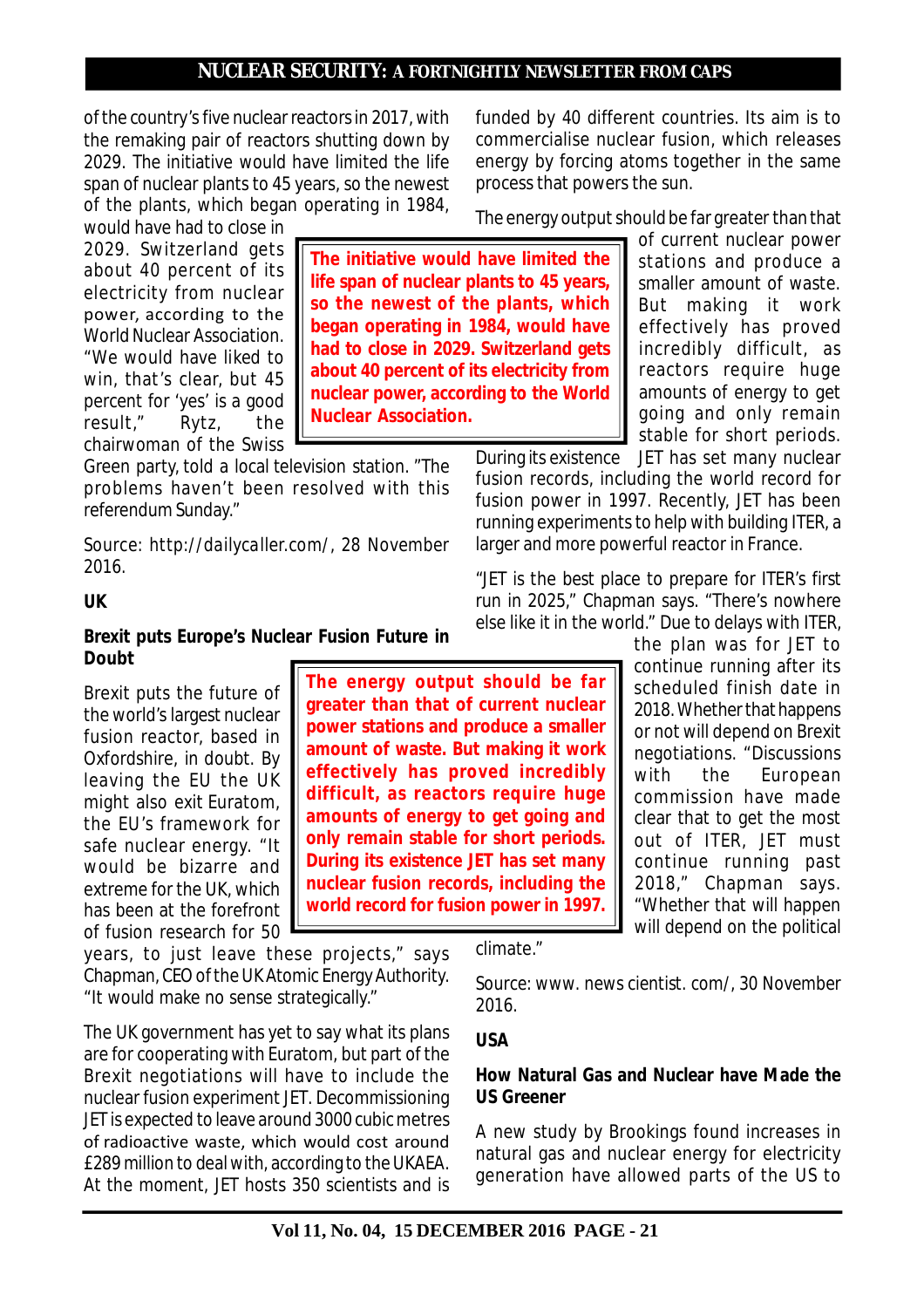'decouple,' with states reducing their carbon dioxide emissions but seeing their economies grow. Two-thirds of US states saw their economies

grow while they reduced their carbon-dioxide emissions from 2000 to 2014. They did this by relying more on natural gas and nuclear energy for electricity production and less on coal, according to a report published on 08 December by the Brookings Institution.

Thirty-three states, primarily in the Northeast and South, as well as the

District of Columbia, reduced their carbon emissions while they grew their GDP during those years, a term known as "decoupling." Many Northeastern states reduced their carbon emissions by increasing the amount of electricity they generate from natural gas, while parts of the South did so, in part, because they rely on nuclear energy. Several analyses from earlier 2016 already found dozens of countries decoupled**,** a feat once thought near impossible because renewable energies were thought to hurt economic growth.

In fact, the WRI found in April that the US is the largest country to experience multiple consecutive years of decoupling. But the study by the Brooking Institution's Metropolitan Policy Program is the first of its kind to examine this trend state-by-state. The study also comes as the world's nations are poised to experience a shift in how they power their economies and lives, although the direction now remains unclear. In addition to 2015 being the first year in a decade with flat global carbon emissions, it also saw the passage of the Paris climate agreement. But President-elect Trump could reverse this momentum.

During his campaign, he promised to revive the coal industry, and tear up environmental regulations that he says hurt the economy. But the study's authors and some environmental

**Many Northeastern states reduced their carbon emissions by increasing the amount of electricity they generate from natural gas, while parts of the South did so, in part, because they rely on nuclear energy. Several analyses from earlier 2016 already found dozens of countries decoupled, a feat once thought near impossible because renewable energies were thought to hurt economic growth.**

researchers say it plots a model for other states and countries to look to, and suggests this trend will continue with or without Washington's help.

> "The focus of action is actually going to depend more and more on the states now," says Saha, who is one of the study's authors, and an associate fellow at Brookings. "States have to take on more and more responsibility to keep the momentum going, especially in an era of federal drift and retreat."

..."Historically, we have

seen that a lot of energy innovation has actually happened at the state level," including clean energy funds, Renewable Portfolio Standards, clean-energy finance banks, and policies such as carbon-emission targets and renewable energy standards. "More and more the states have to step up and keep this momentum." In the study, Dr. Saha and Muro, a senior fellow at Brookings, compared the GDP growth of all 50 states and D.C. to data on energy-related carbon dioxide emissions from 2000 to 2014. While multiple factors have influenced the pace of decoupling, "some of the most important factors are market trends and the shifting nature of state economies," the report notes.

The difference among states, Saha tells the Monitor, partly boils down to how they generate electricity. The Northeast and South achieved decoupling through natural gas and nuclear energy. In Massachusetts, for instance, electricity production from natural gas increased 32 percent, from 28 percent in 2000 to 60 percent in 2014. In Tennessee, where two nuclear facilities account for more than a third of electricity generation, carbon emissions were reduced by 19 percent, while the state's economy expanded by 23 percent. Much of the Midwest and West went the other way, however.

Sixteen states saw their carbon emissions rise with their economies, in part because they rely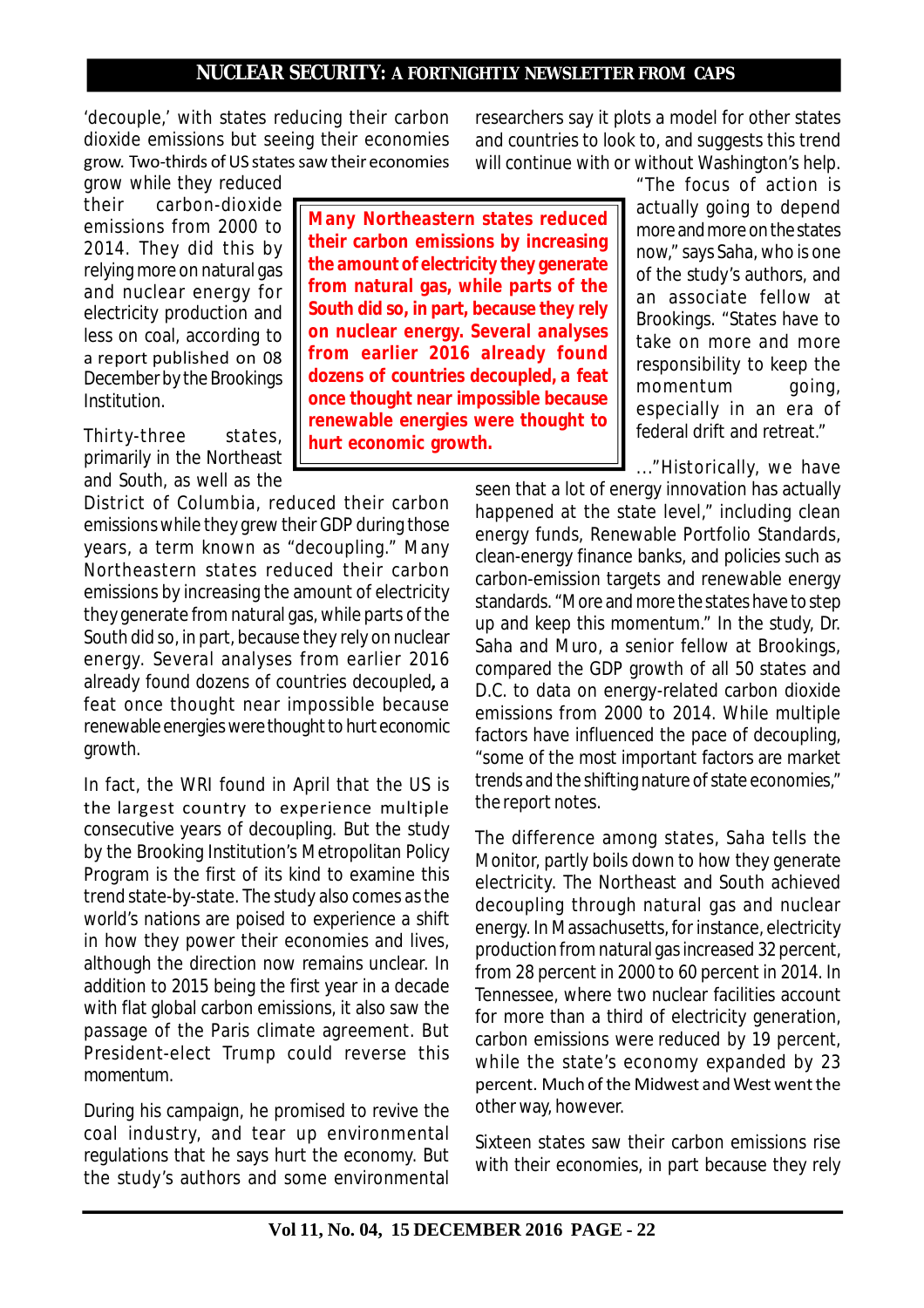on coal to produce electricity. Nebraska saw its carbon emissions increase by 26 percent, while North Dakota saw its carbon emissions increase by 16 percent. The report adds to several analyses of global carbon emissions. In March, the IEA in Paris found carbon emissions from the energy sector stayed flat for the past two years even as the global economy grew by more than 3 percent. In April, WRI found 21 countries have achieved decoupling since 2000, although they noted this that Exelon says will allow it to keep the two nuclear power plants open, with 800 direct jobs in Cordova and 700 in Clinton, plus thousands more dependent on those workers and their families. Rauner attended a similar rally and ceremonial bill signing on 07 December afternoon in Clinton. Meanwhile, manufacturers say the energy law Rauner signed will make it harder for them to compete.

The law requires households and large-scale

trend occurred for a variety of reasons, from carbon taxes in Sweden to an increase in renewable energies in Denmark.

While environmental researchers welcomed the Brookings study, they also wondered about so-called "carbon leakage," in which a country, state, or city sees many of its industries move to places with lesser or no curbs on greenhouse gases. Prakash, founding director of the University of Washington's Center for

Environmental Politics, noted in an email to the Monitor that the study acknowledges carbon leakage in Northeastern states that have been importing more hydroelectric power from Canada, in addition to generating more electricity from natural gas. ...

*Source: http://www.csmonitor.com/, 08 December 2016.*

## **Rauner Signs Legislation to Keep Two NPP Open and Hike Consumer Bills**

Hundreds of happy Exelon workers jammed into a high school gym near the Quad Cities to watch Illinois Gov. Rauner sign the bill that will save their jobs at the nuclear plant in Cordova and one in Clinton, in central Illinois. The bill also enables Exelon to increase costs for all the electricity consumers it serves. Rauner told them there was a lot of opposition to the Future Energy Jobs Bill. ...The bill contains subsidies and other provisions

**In Tennessee, where two nuclear facilities account for more than a third of electricity generation, carbon emissions were reduced by 19 percent, while the state's economy expanded by 23 percent. Much of the Midwest and West went the other way, howevers ixteen states saw their carbon emissions rise with their economies, in part because they rely on coal to produce electricity. Nebraska saw its carbon emissions increase by 26 percent, while North Dakota saw its carbon emissions increase by 16 percent.**

consumers alike to pay a subsidy that Exelon will use to fund a pair of nuclear plants. The Illinois Manufacturer's Association's Denzler says that hike in electric rates will cost some of his members millions of dollars a year. "Certainly for manufacturing companies, energy prices are often the single most expensive cost they have," Denzler said. "even more than personnel," Denzler says Illinois' relatively low

energy prices had been seen as a draw. Exelon threatened to lay off thousands of workers in Clinton and the Quad Cities without the subsidy.

*Source: http://northernpublicradio.org/, 07 December 2016.*

## **Illinois Sees the Light – Retains Nuclear Power**

December 1<sup>st</sup>, the Illinois State Legislature passed a measure that will allow continued operation of two of the state's six nuclear power plants. In a nail-biter more reminiscent of overtime at the Super Bowl, the Illinois State Legislature passed The Future Energy Jobs Bill (SB 2814) with less than an hour remaining in the legislative session. The bi-partisan bill allows Exelon's Clinton and Quad Cities nuclear power plants to remain open, saving 4,200 jobs and over 22 billion kWhs of carbon-free power each year, more than all of the state's renewables combined.

These two plants were in jeopardy of closing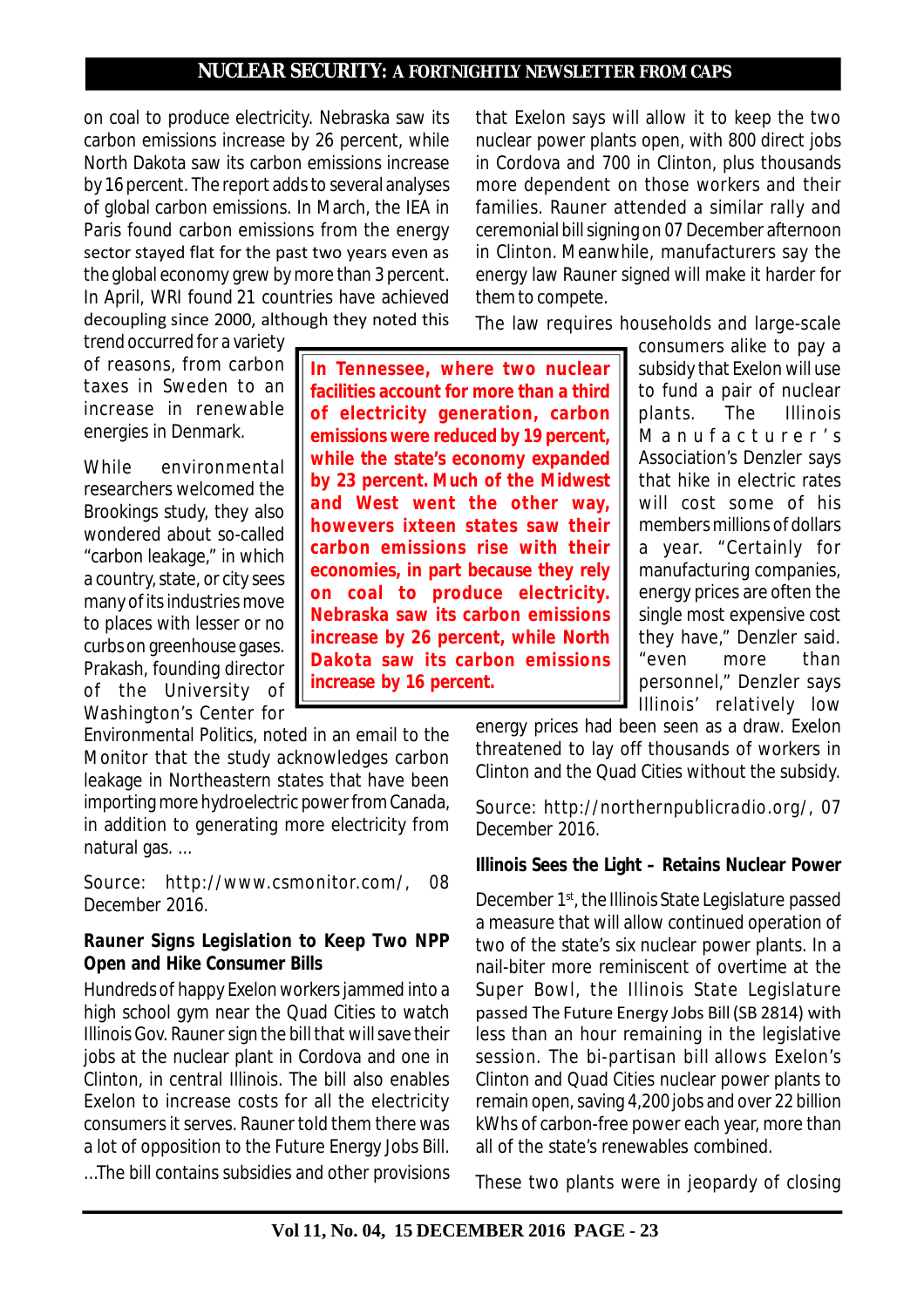**Exelon had drafted a press release announcing the closure of the two plants that was to be issued last night if the bill failed. Instead, these plants will be operating for at least another 10 years, producing over 200 billion kWhs of carbon-free energy. In addition to preserving nuclear energy as a way to support cleaner air, the measure also expands the state's energy efficiency programs and makes changes to the state's renewable portfolio standard sought by**

**renewable advocates.**

because even at a low cost of five cents or so per kWh, they were losing a combined \$100 million

per year because they could not compete with cheap natural gas and wind energy that is subsidized at 2.3¢/kWh. Illinois taxpayers subsidize solar energy at 21¢/kWh. This bill provides these nuclear plants with just 1¢/kWh, and only until market conditions change.

Exelon had drafted a press release announcing the closure of the two plants that was to be issued last night if the bill failed. Instead, these plants will be operating for at least

another 10 years, producing over 200 billion kWhs of carbon-free energy. In addition to preserving nuclear energy as a way to support cleaner air, the measure also expands the state's energy efficiency programs and makes changes to the state's renewable portfolio standard sought by renewable advocates.

*Source: http://www.forbes.com/, 04 December 2016.*

### **URANIUM PRODUCTION**

#### **KAZAKHSTAN**

#### **New Fabrication Plant for Kazakhstan**

Construction of a nuclear fuel fabrication plant

has begun in Kazakhstan, KazAtomProm, CGN and Areva have announced. The plant will use Areva fabrication technology and will be managed by a joint<br>venture between between KazAtomProm and China General Nuclear Power Corporation (CGNPC). The three companies said the plant would have a production capacity of 200 tonnes of fuel assemblies per year, with production scheduled to begin in 2020.

**Kazakhstan is currently the world's leading uranium producer, accounting for 39% of output in 2015, and already has the capability to manufacture fuel pellets at UMP's 2000 tonne per year plant. KazAtomProm has previously said it aims to supply up to one-third of the world fuel fabrication market by 2030. Areva signed an agreement with KazAtomProm to build a fabrication plant in 2011, following earlier agreements signed in 2010 and 2008.**

It will be managed through Ulba-FA, a joint venture of KazAtomProm subsidiary Ulba Metallurgical

> Plant (UMP) (51%) and CGNPC subsidiary CGN-URC (49%).

> A contract has been signed by Areva NP and Ulba-FA that provides a licence for fuel fabrication technology, e n g i n e e r i n g documentation, the supply of key production equipment and personnel training. A joint statement issued by the three companies described construction of the plant as "one of the breakthrough projects to be implemented

under KazAtomProm's strategy, which focuses on the development of a vertically integrated fuel cycle company with advanced nuclear fuel fabrication facilities."

Kazakhstan is currently the world's leading uranium producer, accounting for 39% of output in 2015, and already has the capability to manufacture fuel pellets at UMP's 2000 tonne per year plant. KazAtomProm has previously said it aims to supply up to one-third of the world fuel fabrication market by 2030. Areva signed an agreement with KazAtomProm to build a fabrication plant in 2011, following earlier agreements signed in 2010 and 2008.

Kazakhstan has been moving towards becoming

a major nuclear fuel supplier to China, with CGN-URC and UMP signing agreements earlier 2016 for the development of Kazakh uranium mines and the construction of a nuclear fuel plant in Kazakhstan. In late November, officials from KazAtomProm and the Kazakh government visited China for talks on enhanced cooperation in the uranium mining and nuclear power sectors, including the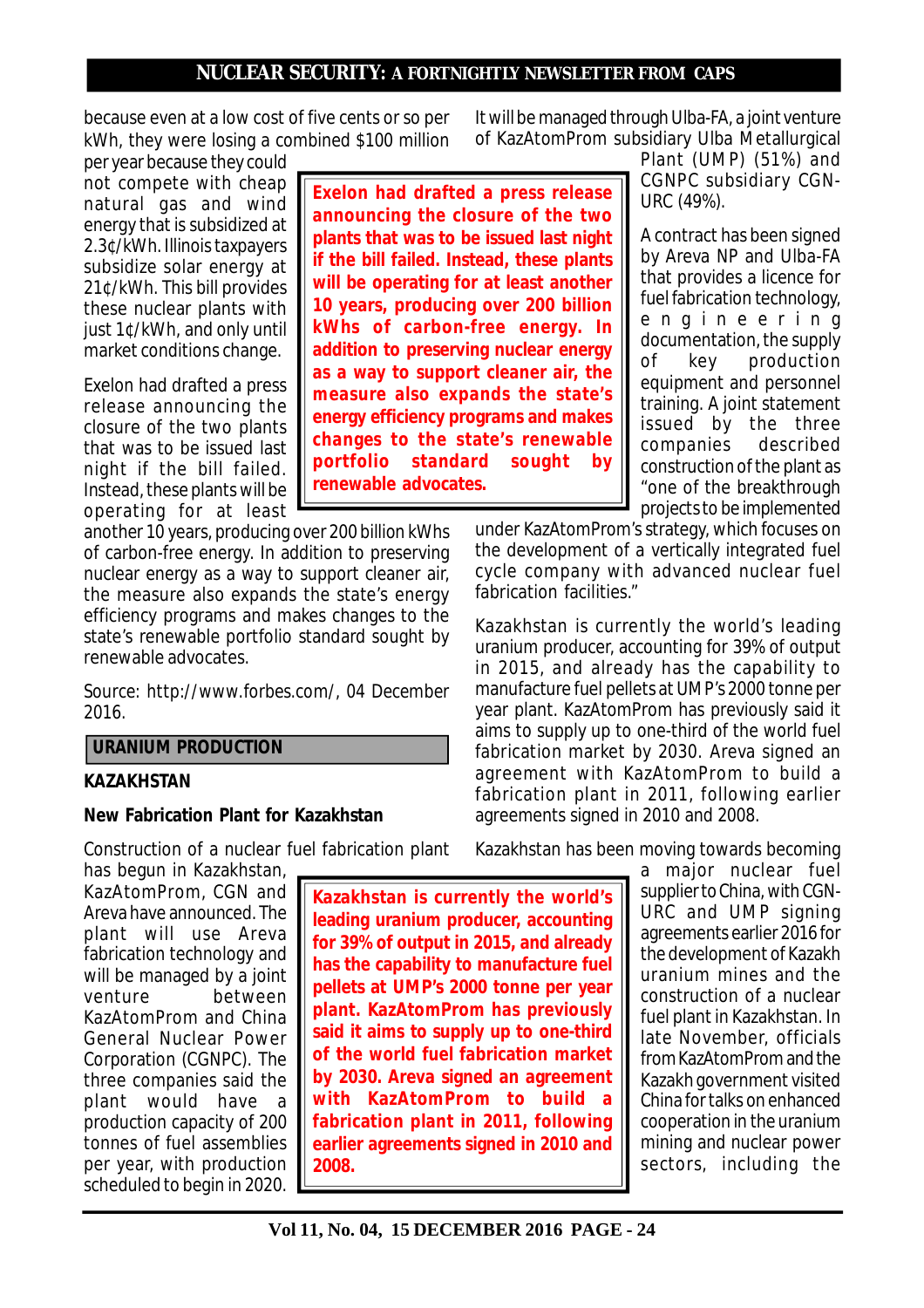supply of Kazakh uranium products to China.

The companies said the new fuel fabrication plant is expected to have a "guaranteed market" for 20 years. Half of the KZT 49 billion (\$147 million) investment in the plant would be provided by the Chinese partner. KazAtomProm CEO Zhumagaliyev said the plant was the result of long-term cooperation between Kazakhstan, China and France and was a strategic step by KazAtomProm towards production diversification. "Maintaining our uranium mining leadership, we are planning to offer to the market fuel for nuclear power plants of Kazakh origin, which will allow us to strengthen our position on the global nuclear market," he said.

CGNPC director general Shanming said the project allowed CGNPC and KazAtomProm to take their cooperation to a "new level". Areva CEO Knoche said Areva had started production of the necessary equipment for the project. "Areva is proud to be selected as a full scope technology provider for this future fuel plant. This contract reinforces the strong links between Areva, KazAtomProm and CGNPC," he said.

*Source: http://www.world-nuclear-news.org/, 08 December 2016.*

# **MAURITANIA**

## **Aura Energy Recommences Tiris Definitive Feasibility Study in Mauritania**

The activities have included the following:

- · Appointment of Rod Unwin as the Tiris study manager, an experienced African study manager having completed studies for Mineral Deposits on the Sabodala gold mine and Grand Cote mineral sands projects in Senegal
- · Permanent appointment of Dr Will Goodall as principal metallurgist for Aura Energy
- Establishment of the Tiris project peer review committee
- · Commencement of down hole gamma logging of 2015 drillholes
- · Ultra-detailed ground radiometric surveying of mineral resources
- Planning of geophysical studies for the review and drilling of regional water sources
- · Re-commencement of the environmental impact study
- · Continuation of metallurgical studies for leaching and beneficiation
- Preparation of documents for the mining lease application
- · Meeting with Mines Ministry officials in Mauritania

This is following its recent successful UK listing and fund raising. The Tiris uranium project in north eastern Mauritania is a shallow open-pit mining project with a 49 Mlb Uƒ Oˆ indicated and inferred resource, 94% recovery rates and simple processing allowing a potential 500% grade uplift.

**Aura Energy's Tiris project remains a small low capex development capable of significant uranium production based on the beneficiation step in the process. As part of the field activities Aura Energy will also commence an initial scoping sample programme on its Sabkha, or salt pan, for possible soda ash and lithium occurrences.**

Aura Energy's Tiris project remains a small low capex development capable of significant uranium production based on the beneficiation step in the process. As part of the field activities Aura Energy will also commence an initial scoping sample programme on its Sabkha, or salt pan,

It is forecast to have C1 cash costs of US\$30/lbUƒ Oˆ and low-capex costs of \$45 million and has a development MOU signed with a Chinese engineering group. Since the fundraising in September 2016 Aura has continued planning and review for the re-establishment of the DFS programme which is now fully underway.

for possible soda ash and lithium occurrences. The location of the Sabkha between Aura Energy's Tiris project east and west tenements provides a favourable location should a source of soda ash (Na2CO3) be identified.

The company's 2014 scoping study identified the need for up to 16 000 t of soda ash which, including transport, would account for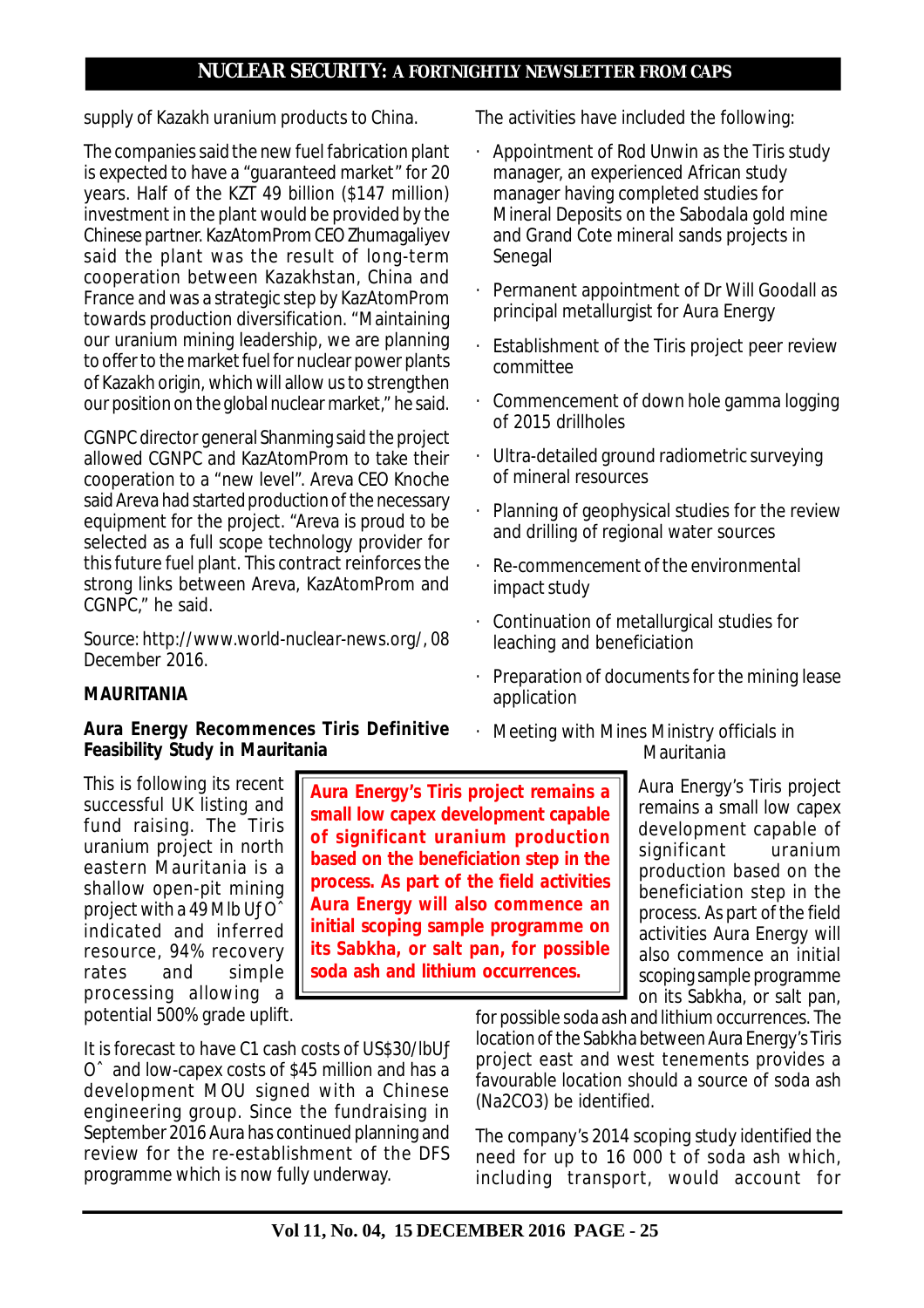**The ISA renewal would not infringe on the nuclear agreement. US lawmakers have also said the ISA extension would make it easier for sanctions to be quickly reimposed if Iran contravened the nuclear deal. But Iran's nuclear energy chief, Salehi, who played a central role in reaching the nuclear deal, described the extension as a "clear violation", if implemented.**

approximately 25% of Tiris' operating costs. Utilising a nearby source of soda ash has the potential to significantly reduce these costs. Additionally, potential for revenue from other minerals such as lithium or back-loading soda ash to port for export would further reduce the Tiris operating cost.

Reeve, Aura Energy's executive chairman says, "Aura remains extremely fortunate to have retained such a high-quality team of technical professionals to advance its Tiris project. With the DFS firmly back underway and field activities commenced we remain confident of completing the study by the end of 2017." "Aura maintains

that with recovery of the uranium price over the coming two years and the strategic balance of its other minerals exploration programme it is perfectly positioned to fund and construct Tiris to coincide uranium production with an improved uranium pricing environment. To have this study back underway and finally towards completion and with the sampling of

Aura's new soda ash and lithium tenements commences an exciting period towards our ultimate goal of cashflow".

*Source: www.miningreview.com, 08 December 2016.*

#### **NUCLEAR COOPERATION**

#### **IRAN–USA**

### **Mohammad Zarif's Strong Statement Makes Waves as US President-Elect Trump Continues to Vocally Oppose the Nuclear Agreement**

Iranian FM Zarif said during a seminar in Tokyo on 08 December, when filming was not allowed, that it was in the interest of the US to remain committed to a multilateral nuclear treaty. The US Senate voted to extend the Iran Sanctions Act (ISA) for 10 years, and Iran vowed to retaliate, saying it violated 2015's agreement with six major powers to curb its nuclear program in return for the lifting of international financial sanctions. A diplomatic thaw between the US and Iran over the past two years appears in jeopardy with US President-elect Trump taking office in January.

Trump said during his election campaign he would scrap the nuclear agreement, calling the pact "a disaster" and saying it could lead to a "nuclear holocaust". Zarif, in Japan as part of an Asian tour that included India and China, told the seminar that while the agreement was multilateral and endorsed by the UNSC, this did not mean it might not be violated by the US, which he said had a "less than respectable" history in respecting international laws.

> US officials said the ISA renewal would not infringe on the nuclear agreement. US lawmakers have also said the ISA extension would make it easier for sanctions to be quickly reimposed if Iran contravened the nuclear deal. But Iran's nuclear energy chief, Salehi, who played a central role in

reaching the nuclear deal, described the extension as a "clear violation", if implemented.

*Source: http://www.jpost.com/, 08 December 2016.*

#### **NUCLEAR DISARMAMENT**

#### **GENERAL**

### **Nuclear Disarmament: A Breakthrough at the UN?**

The fact that twenty years have passed without any progress in the field of multilateral nuclear disarmament and that the post-Cold War period of detente has been substantially wasted explains the frustration of a great majority of non-nuclear weapons states. This frustration led to a vote at the First Committee of the UN General Assembly. On October 27, 2016, 123 countries voted in favour, 38 voted against and 16 abstained on draft resolution L.41 which calls for the convening of a United Nations Conference "to negotiate a legally-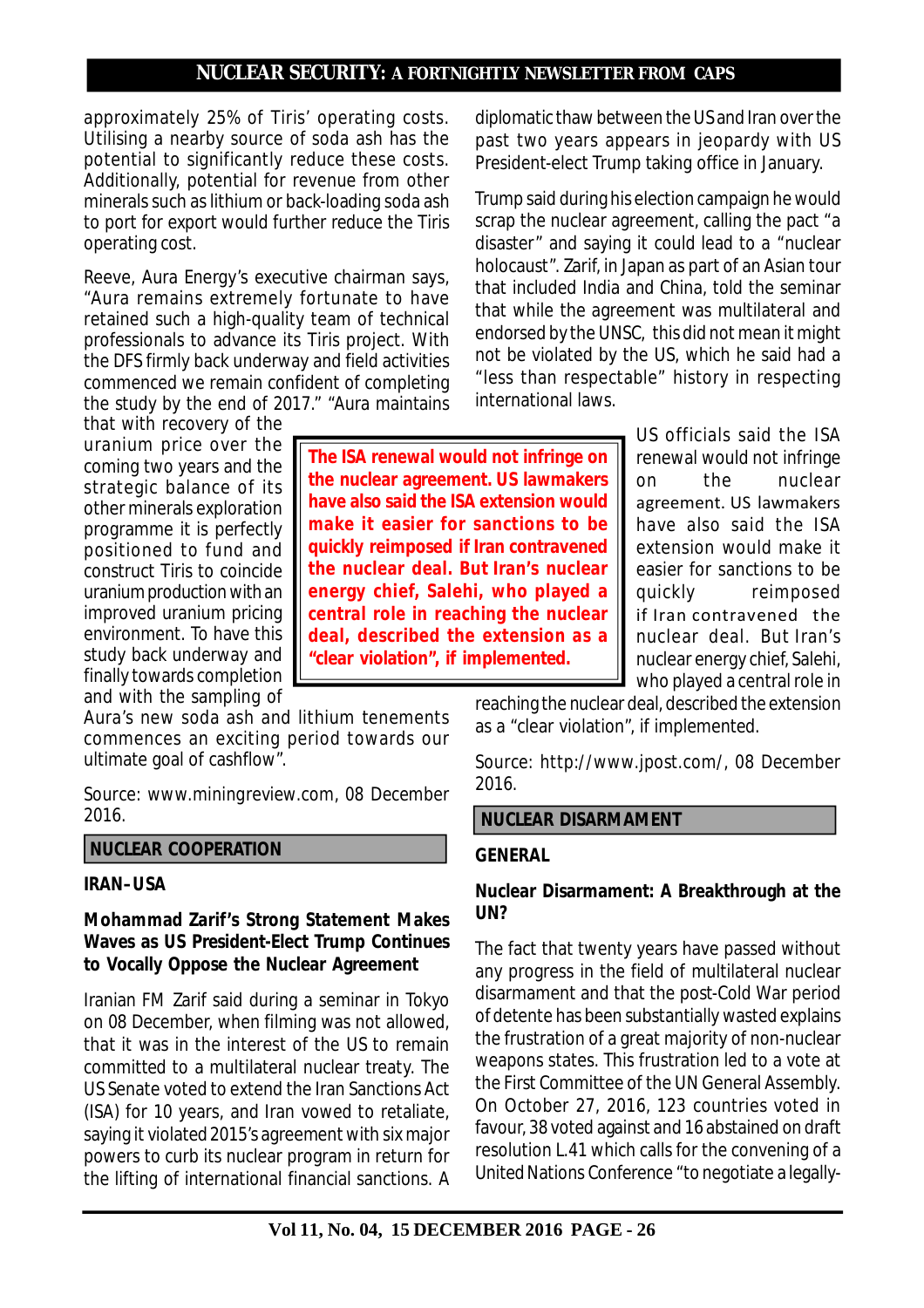binding instrument to prohibit nuclear weapons, leading towards their total elimination". It is the first time that such a bold proposal has been adopted.

The supporters of the move have the ambition of dealing with multilateral nuclear disarmament in one single negotiation framework instead of the traditional step-by-step approach that has prevailed so far - unfortunately, with disappointing results. The resolution, which is still to be confirmed by a vote of the General Assembly as a

whole in December, already establishes a date, venue, the participants, the rules of procedure and the duration of the negotiations. They are scheduled to take place in 2017 and all the 193 United Nations members will be invited. The participation and contribution of international organizations and civil society is also foreseen. The latter has actively supported the process

leading to the adoption of the resolution and will likely also play a leading role in the future. The Conference will work for 20 days and will take place in two separate sessions. Unless otherwise agreed, General Assembly rules of procedure will apply.

This may mean that, if a

consensus is not reached, decisions will be taken by a majority vote. It is quite unusual for decisions on legally binding norms on strategic security matters to be adopted by such a procedure. The previous major multilateral treaties were negotiated in Geneva and based on the rule of consensus. The Conference will take place in New York, not in Geneva, where the competent negotiating forum, the CD, is based. This a blow to the CD, whose 65 members have not even been able to agree on their program of work for the last 20 years.

All the NPT nuclear weapons states, with the exception of China, which abstained, voted

**All the NPT nuclear weapons states, with the exception of China, which abstained, voted against L.41. Of the non-NPT nuclear capable countries, both India and Pakistan abstained, and Israel voted against. The belligerent DPRK, surprisingly, voted in favour. With the exception of the Netherlands, which abstained, all NATO countries voted against the text. The US strongly urged its partners to do so.**

against L.41. Of the non-NPT nuclear capable countries, both India and Pakistan abstained, and Israel voted against. The belligerent DPRK,

surprisingly, voted in favour. With the exception of the Netherlands, which abstained, all NATO countries voted against the text. The US strongly urged its partners to do so.

It is regrettable that the mandate of President Obama, a Nobel peace prize recipient, forcefully advocated reducing the role of nuclear weapons in the US security

strategy, ends with a disappointing vote, precisely on nuclear disarmament. It is also regrettable that the European Union countries remain deeply divided over nuclear issues. Austria and Ireland, which belong to the five sponsoring countries of the text, together with Malta, Cyprus and Sweden voted in favour; the two European nuclear weapons states (France and UK) and the EU

countries which are members of NATO (with the Dutch exception) voted against. Finland abstained.

A non-supportive vote is contradictory to the legally binding provision of article VI of the NPT "to pursue negotiations in good faith on effective measures relating to cessation of the

nuclear arms race at an early date and to nuclear disarmament". It also disregards the 1996 consensual advisory opinion of the ICJ indicating that "There exists an obligation to pursue in good faith and bring to a conclusion negotiations leading to nuclear disarmament...." A nonsupportive vote is also an incoherent position for the states parties to the NPT: in 2010 all of them subscribed to the concepts of a world free of nuclear weapons and noted the catastrophic consequences of their use. Needless to say, all NATO and EU countries are parties to the NPT.

The large majority of the countries that have not supported this resolution are either nuclear

**The large majority of the countries that have not supported this resolution are either nuclear weapon countries or nuclear-protected countries. It is likely that they will not participate in the Conference. This means that their voice will not be heard and their interests will not be taken into account.**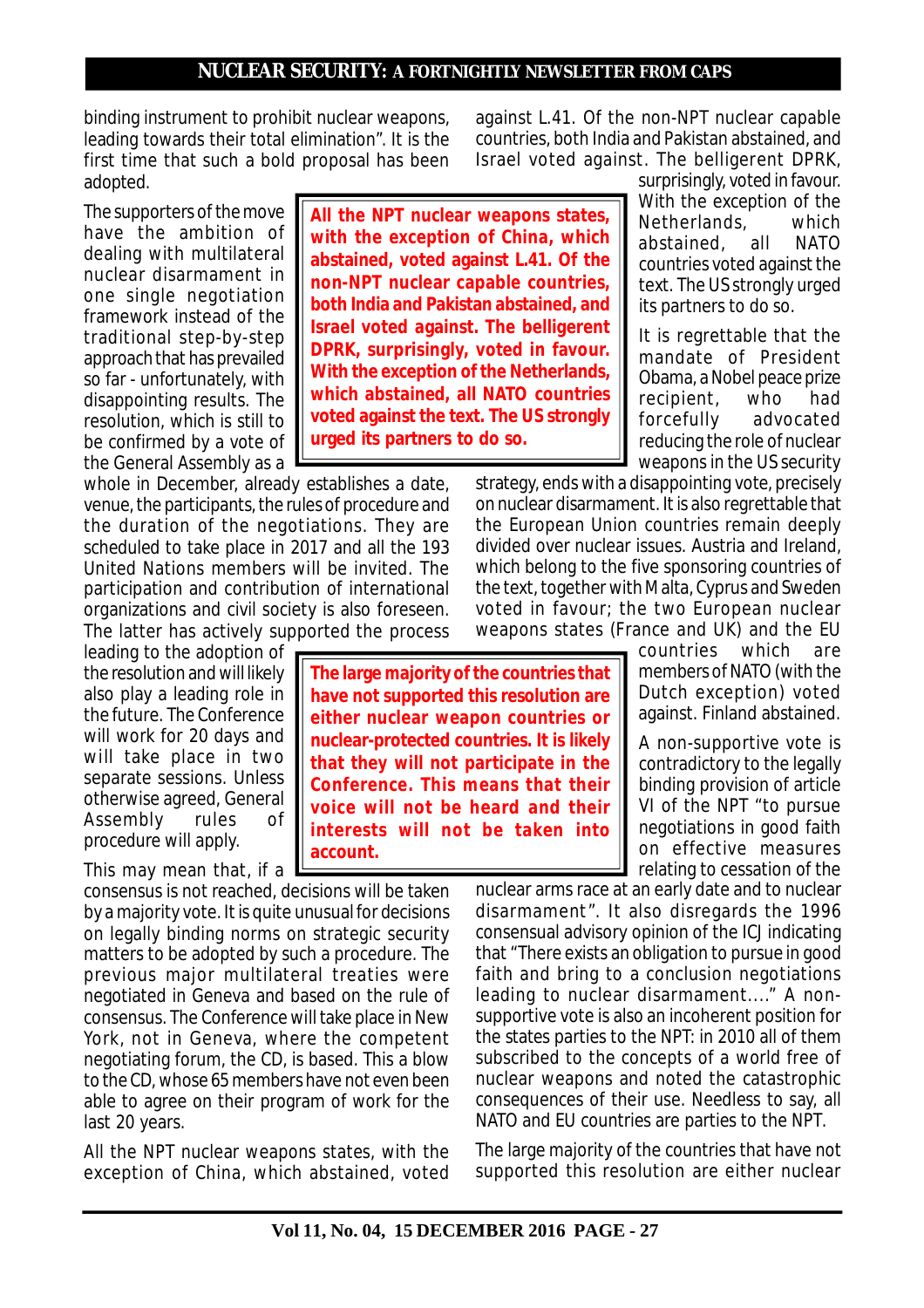weapon countries or nuclear-protected countries. It is likely that they will not participate in the Conference. This means that their voice will not be heard and their interests will not be taken into account. Many observers question whether it makes sense to negotiate a prohibition of nuclear weapons without the presence of most of the countries possessing such weapons. However, the successful outcomes of previous negotiations leading to the prohibition of anti-personnel land mines and cluster munitions indicate that meaningful agreements may be reached without the participation of the major players. Whether what worked for the prohibition of such conventional weapons with tactical uses like antipersonnel mines might also work for weapons of mass destruction, which have a strategic value, is still to be ascertained.

It is doubtful that the negotiating process which will be initiated in New York next year will deliver early concrete results. We should therefore not

exclude that efforts can be made under the traditional step-by-step approach. The two processes must become mutually supportive.

*Source: Article by Carlo Trezza, Former Italian Ambassador for Disarmament and Non-Proliferation, and former Chairman of the MTCR,*

*http://www.europeanleadershipnetwork.org, 29 November 2016.*

### **NUCLEAR SAFETY**

#### **USA**

#### **Pilgrim Nuclear Plant Staff said to be 'Overwhelmed'**

Staff at the Pilgrim Nuclear Power Station appear to be "overwhelmed" and struggling to improve performance at the facility, which has a poor safety record and is set to close in less than three years, according to an internal memo from a federal regulator made public on 06 December. The memo, authored by Jackson of the NRC, indicated that inspectors had found a "safety culture problem" during their ongoing review, along with problems with maintenance, engineering, and the reliability of equipment at the 44-year-old plant.

**The transaction is expected to result in \$344 million in savings, \$172 million of which is expected to lower Consumers Energy customers' costs over the early termination period from 2018 to 2022, and \$172 million of which Consumers Energy will pay to Entergy for early PPA termination.**

Jackson's memo was inadvertently sent to an environmental advocate, who forwarded the message to the Cape Cod Times. The newspaper posted the memo online on 06 December. Jackson is leading a team of NRC investigators who began reviewing operations at the plant in November, as required by law because of the facility's low safety rating. The power station is scheduled to close permanently in May 2019.

#### *Source: https://www.bostonglobe.com, 07 December 2016.*

### **Palisades Nuclear Power Plant to Close in 2018**

Entergy Corp., the plant's owners, made the announcement in a news release on 08 December. "Entergy recognizes the consequences of a Palisades shutdown for our approximately 600 employees who have run the plant safely and reliably, and for the surrounding community, and we will work closely with both to provide support during the transition," said Denault, Entergy's

> chairman and chief executive officer, in the release.

... Entergy and Consumers Energy have agreed to an early termination of their power purchase agreement for the Palisades plant, located in Van Buren County's Covert Township near South Haven, in 2018.

Entergy noted the agreement is subject to regulatory approvals. It said that "assuming regulatory approvals are obtained for the PPA termination, Entergy intends to shut down the Palisades nuclear power plant permanently on Oct. 1, 2018." The original agreement committed Consumers Energy to purchase nearly all of the power that Palisades generates through April 2022. Under the plan now, Palisades will be refueled as scheduled in the spring of 2017 and operate through the end of the fuel cycle, then permanently shut down in late 2018.

Entergy said that since it purchased Palisades from Consumers Energy in 2007 "market conditions have changed substantially, and more economic alternatives are now available to provide reliable power to the region." "The transaction is expected to result in \$344 million in savings, \$172 million of which is expected to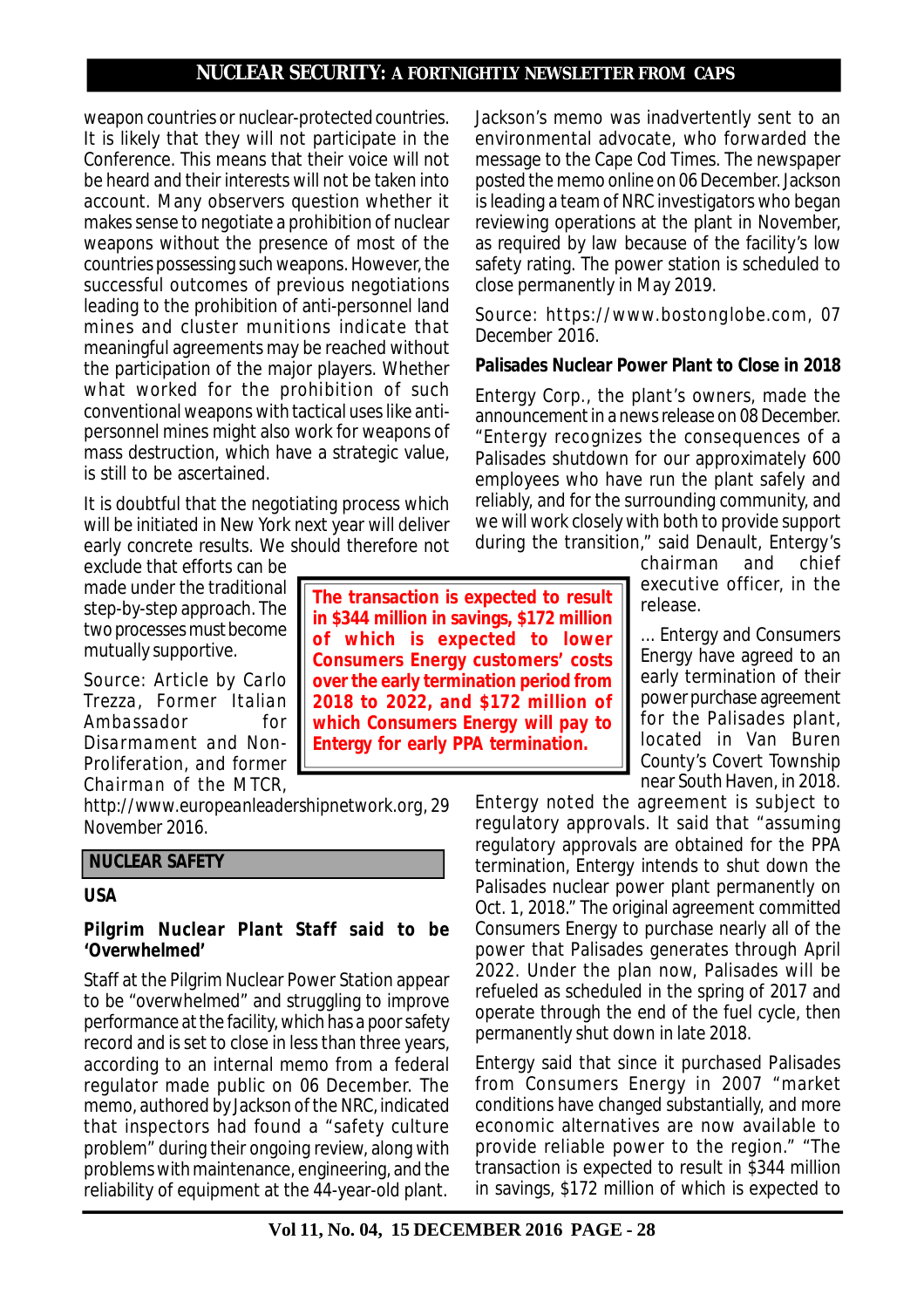lower Consumers Energy customers' costs over the early termination period from 2018 to 2022, and \$172 million of which Consumers Energy will pay to Entergy for early PPA termination," the release said. "The early termination payment to Entergy will help assure the plant's transition from operations to decommissioning, maintaining our commitment to meet US Nuclear Regulatory Commission requirements."

Palisades has long been Van Buren County's largest taxpayer and a major player in the region's economy. "To support the community during the transition, Entergy and the Consumers Energy Foundation will provide a total of \$10 million over several years in economic development funding for the Southwest Michigan region," the release said. Of the \$10 million, the Consumers Energy Foundation will contribute \$2 million and Entergy \$8 million. The companies will consult with the Council of Michigan Foundations and local stakeholders as it relates to the distribution of these funds.

"The process for reviewing requests for funds and

distributing them will be announced later, with a focus on sustainable economic development that will broaden the community's tax base," the release said. "Entergy is committed to treating our employees fairly throughout this process and will assist employees who

want to relocate within Entergy or leave the company," said Mohl, president of Entergy Wholesale Commodities, a business unit within Entergy. "Additionally, Consumers Energy has committed to work closely with Entergy as part of its ongoing talent recruitment efforts and will consider potential placement of up to 180 appropriately skilled employees from Palisades into the utility's workforce over time."

Palisades is licensed by the NRC to operate through March 24, 2031. The 45-year-old Palisades plant, one of the country's oldest nuclear power plants, has been under elevated scrutiny from the federal regulators in recent years, with numerous unplanned shutdowns due to problems.

The NRC determined that the plant operated safely in 2015, but it was under increased NRC oversight for the first three quarters of 2015 due to its failure to accurately calculate radiation doses to workers during an activity in 2014. It began to receive the normal level of NRC oversight during the last quarter of 2015. The plant's reactor is one of the most "embrittled" reactors at US nuclear facilities, putting it at risk of cracking. The NRC in 2014 began a three-year review of results of tests on the reactor.

*Source: http://www.mlive.com/, 08 December 2016.*

 **NUCLEAR WASTE MANAGEMENT**

### **AUSTRALIA**

**Exhuming South Australia's Nuclear Waste Import Dump**

**The NRC determined that the plant operated safely in 2015, but it was under increased NRC oversight for the first three quarters of 2015 due to its failure to accurately calculate radiation doses to workers during an activity in 2014. It began to receive the normal level of NRC oversight during the last quarter of 2015.**

Political support for South Australia's nuclear waste import project has collapsed. ...Labor Weatherill fumed, accusing the Opposition Leader of withdrawing his support for a nuclear waste dump before the consultation process had been completed. But the damage

was done. A Parliamentary Inquiry into the plan has heard some damning economic evidence. Even nuclear enthusiast Business SA chief McBride pronounced that the plan was now "dead". The beleaguered Weatherill now faces mutiny in his own party... .

You would think that, with an election coming up in 2018, Weatherill might ponder on the advantages of making a gracious retreat, respecting the remarkably strong recommendation from his own Citizens' Jury, that the international nuclear dump was not to go ahead "under any circumstances". But Weatherill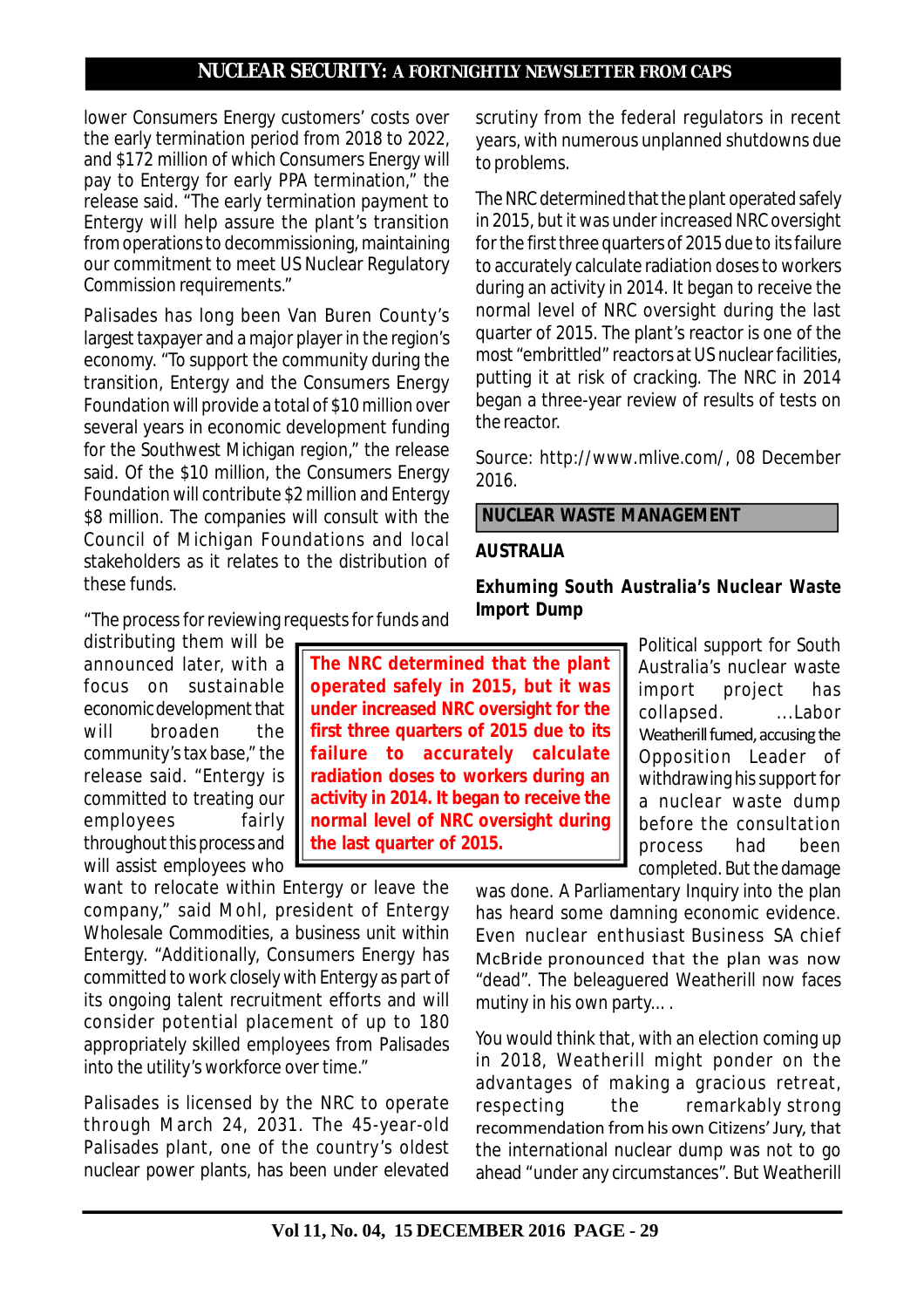is persisting with the plan, even though it is a bell tolling his political suicide. We can only suspect that Weatherill has some very poor advisers, or that he is beholden to the nuclear lobby.

*Let not the Anti-nuclear Movement Rejoice***:** The plan for importing nuclear waste to South Australia has been several decades in the making and this recent government push has cost at least \$13 million. The nuclear lobby is not giving up so easily. The focus now shifts to the plan for a Federal Government nuclear waste dump in Barndioota. It would be naive to think that these two plans are not connected.

Australia has a relatively small but enthusiastic pro-nuclear lobby, led by Heard and Barry Brook.

Heard – who has just started a pro-nuclear group seeking charity status – made the connection between the two waste dump plans, explaining why South Australia could take not only Australia's but also the world's nuclear waste.

It is a simple and, in a way, logical idea to say that

once a place is radioactively polluted, well, why not choose that place to dump more radioactive pollution? That logic was expected to work for South Australia, seeing that widespread pollution had occurred as a result of the British atomic bomb tests. However, it backfired badly, when the Aboriginal communities and their doughty supporters, Sisters of St Joseph, produced compelling arguments against that idea.

**not connected.**

That idea didn't work at first, but what if we got a nuclear waste dump in South Australia? One that started out storing "low level medical" nuclear waste but then got "intermediate level" nuclear waste originally derived from Sydney's Lucas Heights nuclear reactor? Especially as medical nuclear wastes are so short-lived – radioactivity lasting generally for just hours, or a few days, it would be pretty silly to have a great big repository site, with not enough wastes to fill it.

**The plan for importing nuclear waste to South Australia has been several decades in the making and this recent government push has cost at least \$13 million. The nuclear lobby is not giving up so easily. The focus now shifts to the plan for a Federal Government nuclear waste dump in Barndioota. It would be naive to think that these two plans are**

The Federal Government has been secretive about its current plan for a national nuclear waste dump. The publicity about it has been downright duplicitous. They say that the purpose for the dump is to dispose of medical radioactive wastes.

*Medical Waste only Radioactive for Short Periods***:** Molybdenum-99 (Mo-99) is the most in demand medical isotope. It can be shipped from a nuclear reactor where it is created as a fission product, to the point of use as it has a reasonably long half-life of 66 hours. Its decay product, technetium 99m, with a six-hour half-life, is used as a tracer.

Now, if medical wastes are radioactive for only hours, or a few days, why would they need to be transported for thousands of miles across the

> continent? They are produced in very small quantities and currently stored near the point of use – in hospitals. (There's actually a strong argument for the use of non-nuclear cyclotrons to produce these isotopes close to the hospitals, rather than at the centralised nuclear reactor at Lucas Heights in Sydney.)

So, an underground nuclear

waste facility for medical wastes, at remote Barndioota, in South Australia, doesn't seem necessary. But then there's the processed nuclear waste returning to Lucas Heights from France and the UK. The Australian Government describes this as intermediate-level waste that isn't harmful unless mismanaged. The French Nuclear Safety Authority (ASN) has classified it as highlevel (long-life) waste according to standards set by ANDRA, the French national radioactive waste management agency. High-level waste is ANDRA's most severe nuclear waste classification.

It is pretty clear that the purpose of the proposed Barndioota nuclear waste dump is the disposal of Australia's intermediate to high-level waste returning from overseas. There are strong arguments for closing Australia's Lucas Heights reactor. However, that is not the subject here.... ANSTO was asked by the Federal Government to site, store and manage the return of reprocessed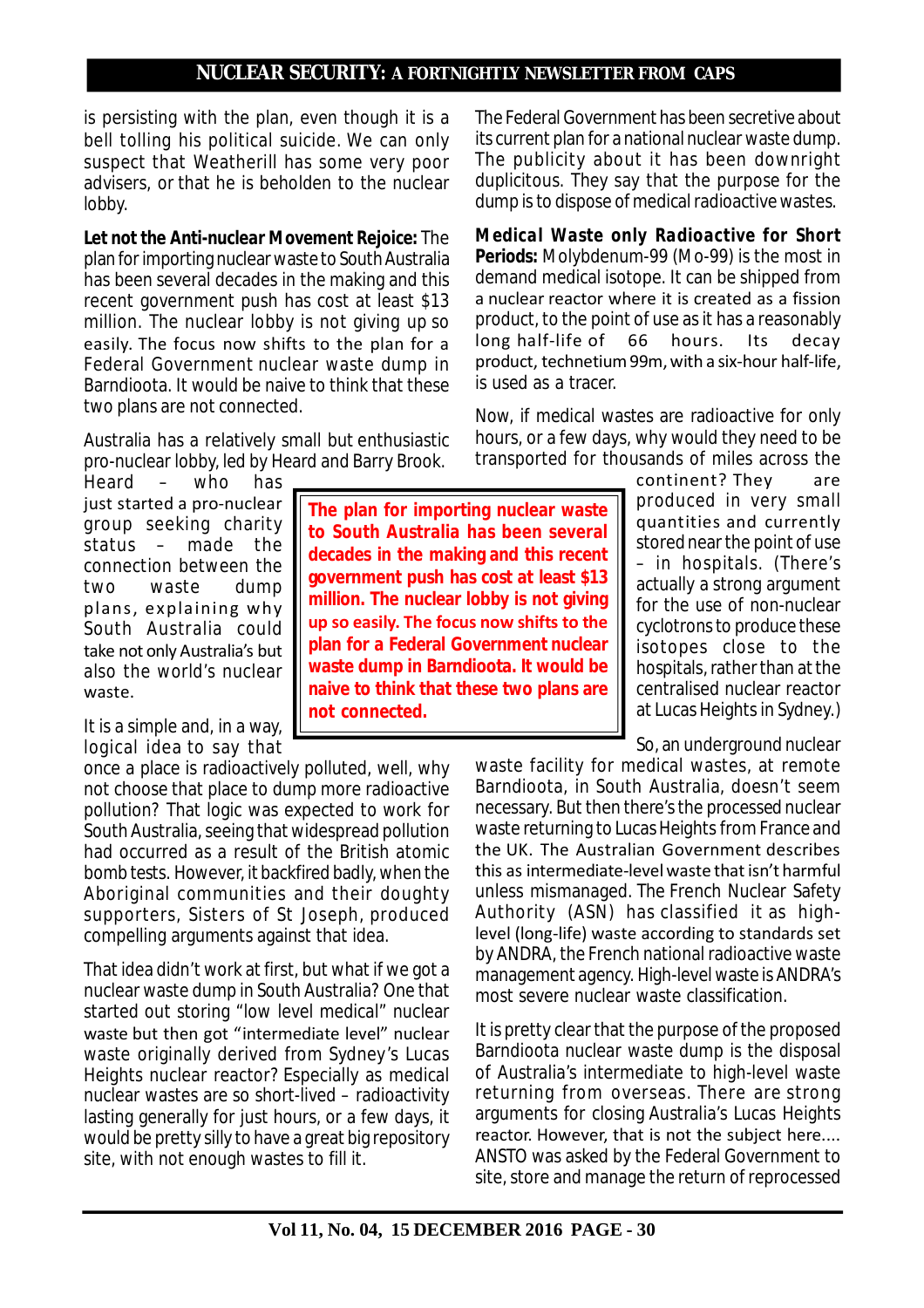waste until the National Radioactive Waste Management Facility is in place. ANSTO has applied to ARPANSA for licences to construct and operate an interim waste store.

Nobody is suggesting that the proposed Federal waste dump would develop into a site to receive international nuclear waste and there are significant reasons why that would almost certainly be impossible. One important reason is that Australia's "returning" nuclear wastes are very small – currently estimated at 680 cubic metres. The site is rumoured to have a capacity of about 10,000 cubic metres. The government is very cagey about the planned capacity.... It seems there is no way that the federal plan could develop into that grandiose project.

*Federal Nuclear Waste Project to Start the Process:* But the federal nuclear waste project starts the process in some important ways. First, the plan must navigate several legal difficulties. In 2010, former premier Rann brought in laws to prevent a national nuclear waste dump being placed

in South Australia – laws which would have to be repealed before the Federal Government could proceed. Federally, the *National Radioactive Waste Management Act 2012* did water down prohibitions on nuclear waste dumping but there are still provisions that have to be overcome, particularly in relation to Aboriginal rights.

Secondly, there is that Aboriginal question. ...The South Australian Government recently imposed Aboriginal Regional Authorities upon the State's Indigenous communities. These are being used to fast-track and rubber stamp development over much of the land. They would be integral to Jay Weatherill's strategy of manufacturing consent.

Premier Weatherill is still bent on the grand plan to make South Australia a hub for commercial importation of nuclear wastes. He promises a plebiscite on the matter at some unspecified time in the future, to be held "*at the end of the process, after everything has been worked out"*.

**One important reason is that Australia's "returning" nuclear wastes are very small – currently estimated at 680 cubic metres. The site is rumoured to have a capacity of about 10,000 cubic metres. The government is very cagey about the planned capacity.... It seems there is no way that the federal plan could develop into that grandiose project.**

An unspoken part of the process must surely be the development of the Federal Government's nuclear waste facility in South Australia, which would conveniently overcome some big hurdles and would make that State look like an attractive place for a nuclear hub. Environmentalists had better stop rejoicing and start examining the machinations behind the Federal Government plan.

*Source: /independentaustralia.net/, 07 December 2016.*

# **USA**

**Haakon County Potential Location for Nuclear Waste Disposal**

> It's opposed by at least two South Dakota counties, but Governor Daugaard is in favor of the deep bore drilling of nuclear waste. Spink County already turned down a proposal by a nonprofit called Battelle to conduct a deep borehole field test; but now the company is eyeing Haakon County. It's part of a federal effort to find out if

deep rock is suitable for nuclear waste disposal. Governor Daugaard wants to move forward. One report says that the School of Mines would be involved.... Haakon County does not have any zoning laws, which might restrict such testing.

*Source: http://www.drgnews.com/, 06 December 2016.*

### **Energy Department Set to Release Nuclear Repository Plans, Possibly Affecting Savannah River Site**

Nuclear waste material may soon have a new exit path away from the Savannah River Site and out of South Carolina under a soon-to-be released plan, according to US Department of Energy Officials. Senior Advisor for Defense Waste Disposal Buschman presented the details to the Savannah River Site Citizens Advisory Board. The board is comprised of local community members with vested interest in SRS activities. Its primary purpose is to provide advice, information and